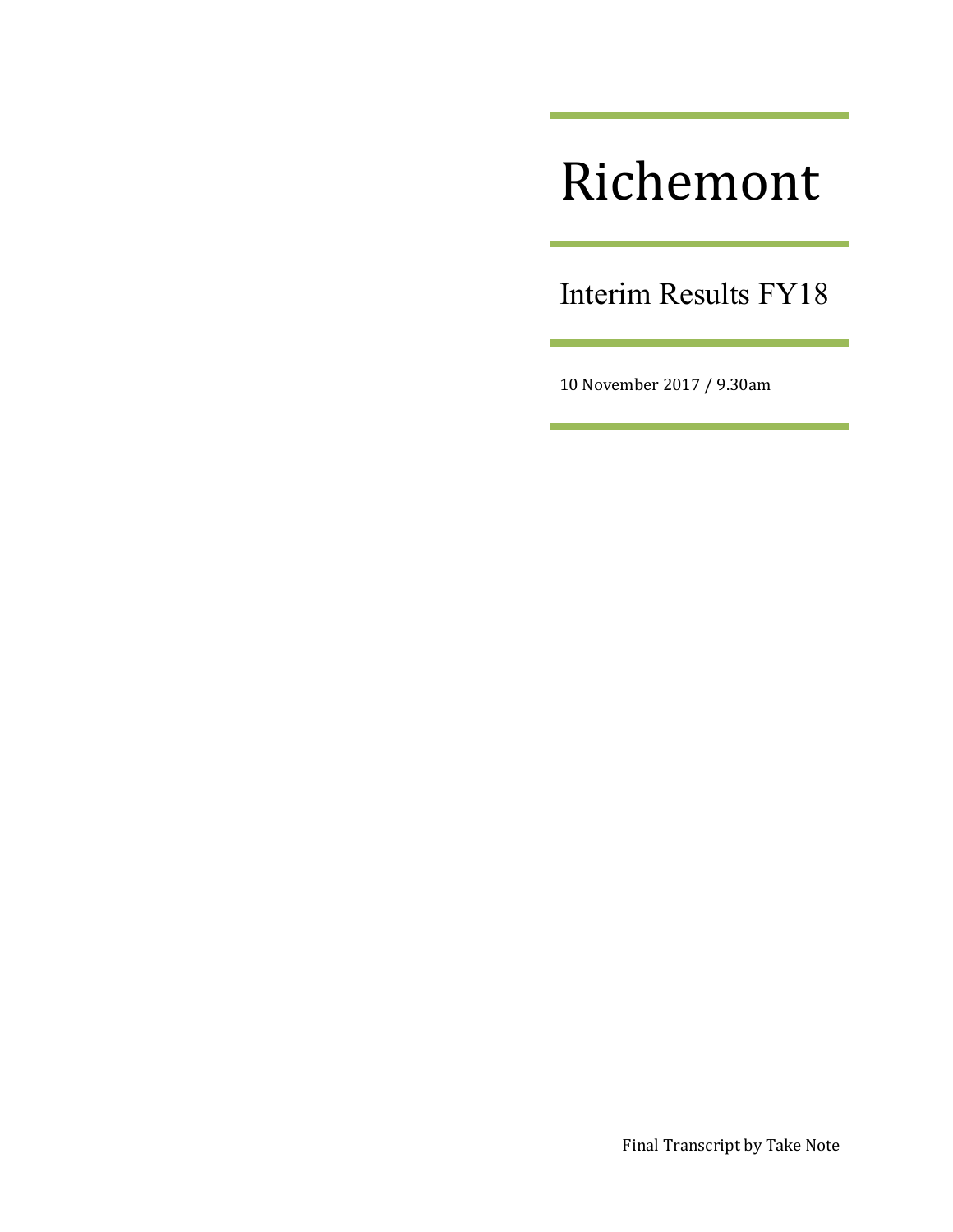| INTRODUCTION : Ms Sophie Cagnard, Group Corporate Communications Director 3 |  |
|-----------------------------------------------------------------------------|--|
|                                                                             |  |
|                                                                             |  |
|                                                                             |  |
|                                                                             |  |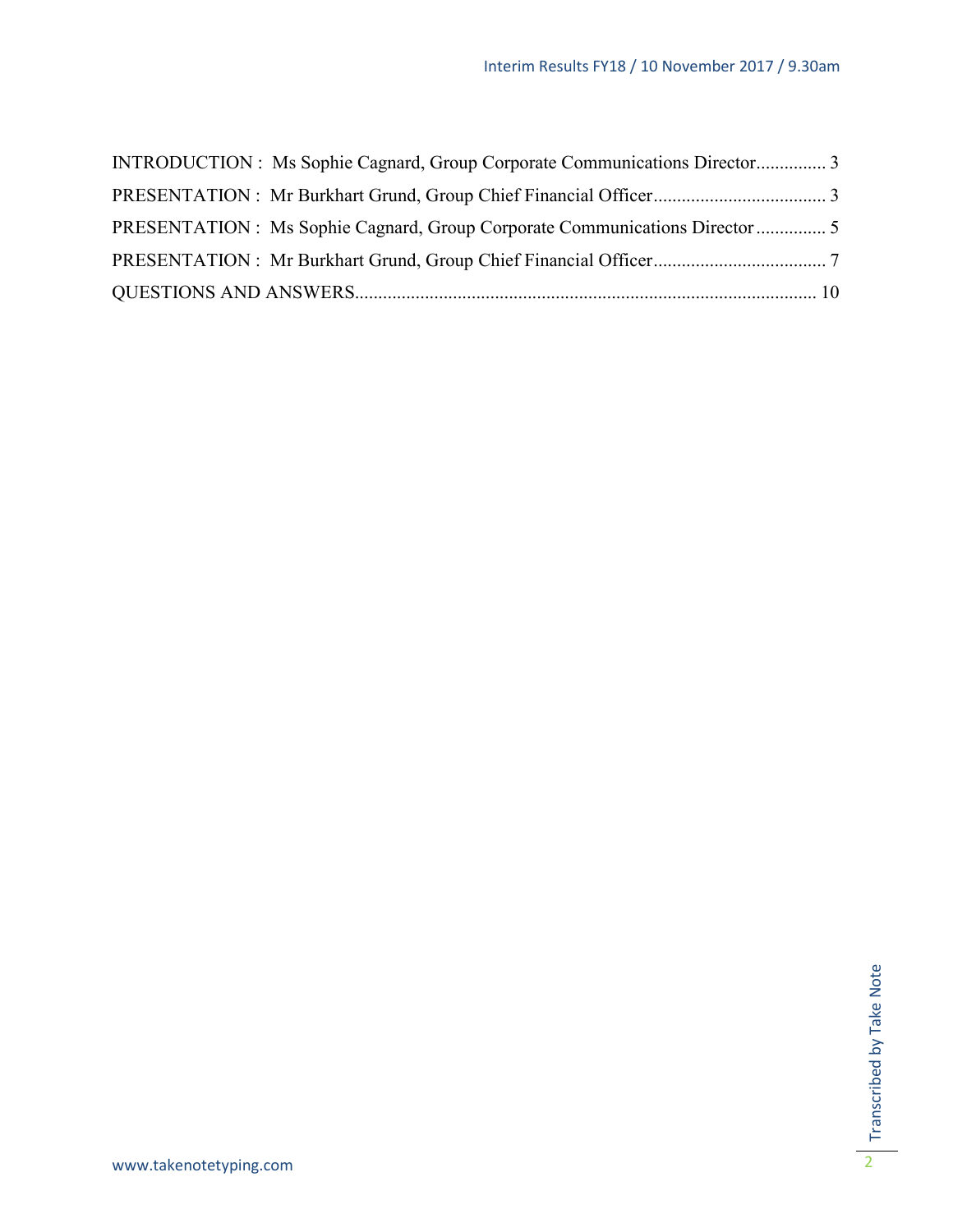Dino: Ladies and gentlemen, good morning or good afternoon. Welcome to the Compagnie Financière Richemont, Fiscal Year 2018 Interim Results Presentation. I'm Dino, the Chorus Call operator. The conference must not be recorded for publication or broadcast. At this time, it's my pleasure to hand over to Mr Burkhart Grund, Richemont Chief Financial Officer, and Ms Sophie Cagnard, Group Corporate Communications Director. Please go ahead.

# <span id="page-2-0"></span>**INTRODUCTION :** Ms Sophie Cagnard, Group Corporate Communications Director

Sophie CAGNARD: Thank you, Dino. Good morning. Good morning, everyone. Burkhart Grund, Chief Financial Officer, and I would like to thank you for joining the audio webcast today to review Richemont's results for the six months ended 30 September 2017. We would like to remind you that the press release and financial presentation can be downloaded from Richemont.com, and that the replay of this audio webcast will be available on our website today at 3:00pm, Geneva time. Before we begin, may I draw your attention to the disclaimer on our presentation and press release regarding forward-looking statements, as defined in the United States Private Securities Litigation Reform Act of 1995. First, Burkhart will take you through the highlights, before reviewing Group sales. I will then present the key developments of the Maisons. Thereafter, Burkhart will walk you through the financials and conclude. This presentation will be followed by a Q&A session. I will now hand you over to Burkhart.

## <span id="page-2-1"></span>**PRESENTATION :** Mr Burkhart Grund, Group Chief Financial Officer

Burkhart GRUND: Thank you, Sophie. Good morning to everyone listening. Thank you for your time. Today, Richemont is reporting a good set of numbers overall, as pre-announced in October. These figures reflect a generally improved macro environment, as well as easier comparative figures and favourable movements in period-end foreign exchange rates. The past six months have been characterised by growth across all segments, regions and distribution channels, as well as double digit increases in jewellery and watch sales. In total, sales increased by 10% at actual exchange rates and 12% at constant exchange rates. Excluding the inventory buy-backs in the prior year period, Group sales rose by 8% at constant exchange rates. Operating profit grew by 46% to  $\epsilon$ 1.166 billion, reflecting improved sales and gross margin, as well as controlled growth in operating expenses. Excluding one-time items totalling  $E249$ million in the prior year period, operating profit increased by 11%. The operating margin consequently rose to 21% of sales. Benefiting from a reversal in net finance income and from the strengthening of the euro versus the Swiss franc between September 2016 and September 2017, profit for the period increased by 80% to  $\epsilon$ 974 million.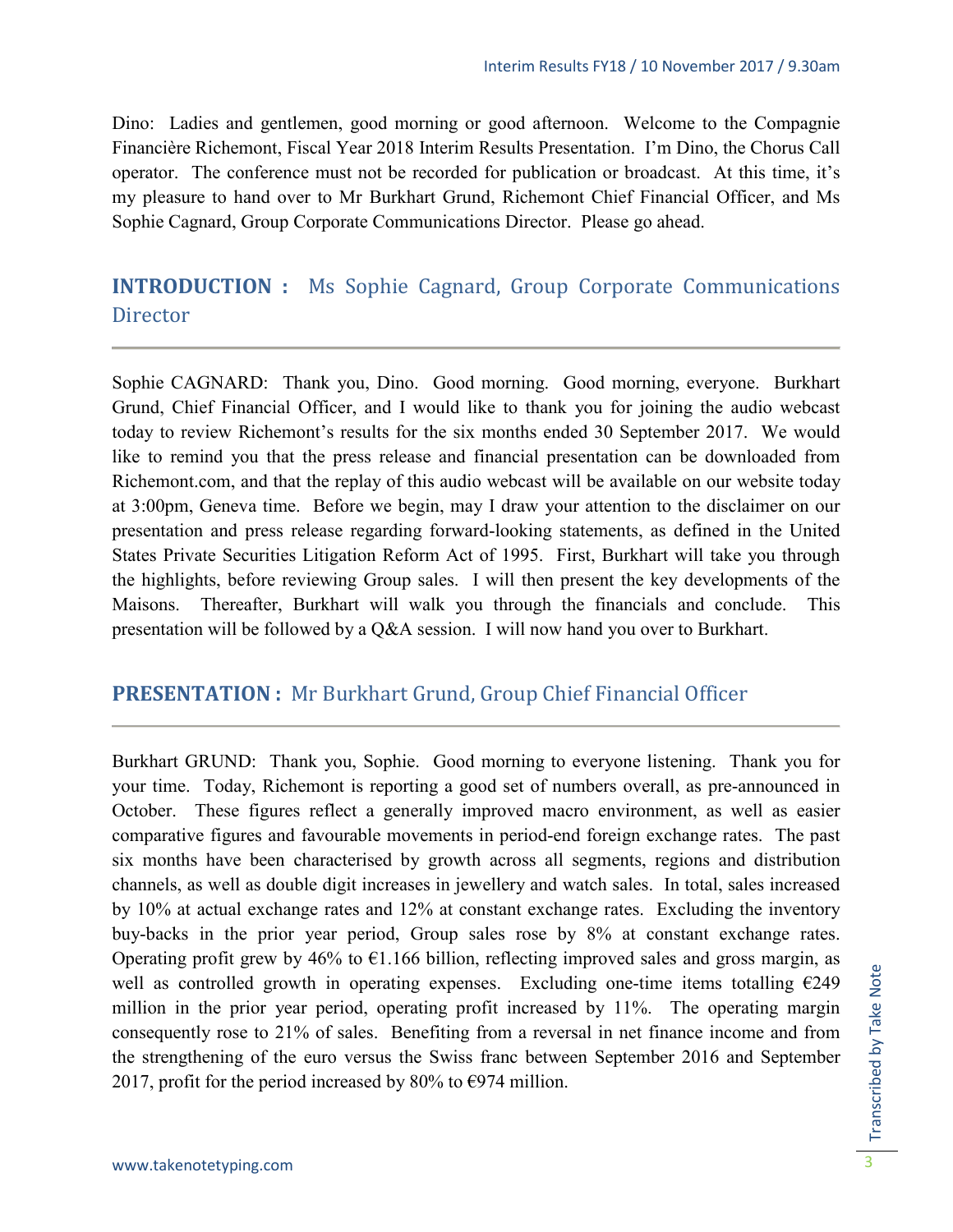Inventories decreased and cash flow from operations increased to  $\epsilon$ 1.108 billion. Net cash, after the payment of  $\epsilon$ 918 million of dividends this month of September, rose to  $\epsilon$ 4.61 billion. Let me now walk you through the Group sales performance, first by region, then by distribution channel, and then by product line, with numbers, as always, expressed in constant currencies.

I start with our sales in Europe, which remains our second-largest region, with 29% of Group sales. Sales were up by 3%, partly impacted by the strength of the euro. Performance was varied within the region. Sales were stable in France, our fourth-largest market in the world, whilst the UK continued to enjoy double digit growth. Most other major markets posted moderate growth.

Let us now move to Asia Pacific, our largest region, with 39% of Group sales. Sales in the region increased by 25%, driven by double digit progression in most markets, led by mainland China, Hong Kong, Korea and Macau. A weaker Hong Kong dollar and easier comparative figures following the prior year period's inventory buy-backs in that market supported the return to double digit growth of Hong Kong. All product categories posted growth, with jewellery and watches recording particularly strong year-on-year increases.

Let us now look at the Americas region, which recorded a 10% sales increase, driven by the strong performance of jewellery at Cartier, Van Cleef & Arpels and Piaget. Sales benefited from the reopening of the Cartier flagship store in New York in September 2016, and the opening of Van Cleef & Arpels' Miami Design District store in March 2017. Peter Millar also recorded good growth. Overall, the region contributed 16% of Group sales, with the US remaining our largest market, before China, with Hong Kong coming in at number three.

Let us now turn to Japan, where the 7% growth in sales was driven by higher domestic and tourist spending, benefiting from a weaker yen, as well as soft year-on-year comparative figures. Jewellery and watches led the growth in sales. This has been supported by the reopening of the Cartier flagship store in September 2016, and by the new Piaget and Van Cleef & Arpels Ginza flagship stores, opened in November 2016 and April 2017 respectively. The country generated 8% of Group sales.

Finally, let us review the Middle East and Africa region, which represented 8% of Group sales. Impacted by geopolitical uncertainties in the region, sales progressed by 3%. The good performance in watches and writing instruments was partly offset by weak sales in the other product categories.

Let us now review sales by distribution channel. The contribution of retail sales through the Maisons' 1,115 directly operated stores has increased from 58% of Group sales a year ago, to 59% now. All regions posted higher retail sales, with Asia Pacific, Japan and the Americas recording double digit growth rates. Overall, retail sales grew by 13%, led by watches and jewellery. Richemont's wholesale business, which includes sales to franchise partners, increased by 11%, with all major product categories showing growth. Watch and clothing sales registered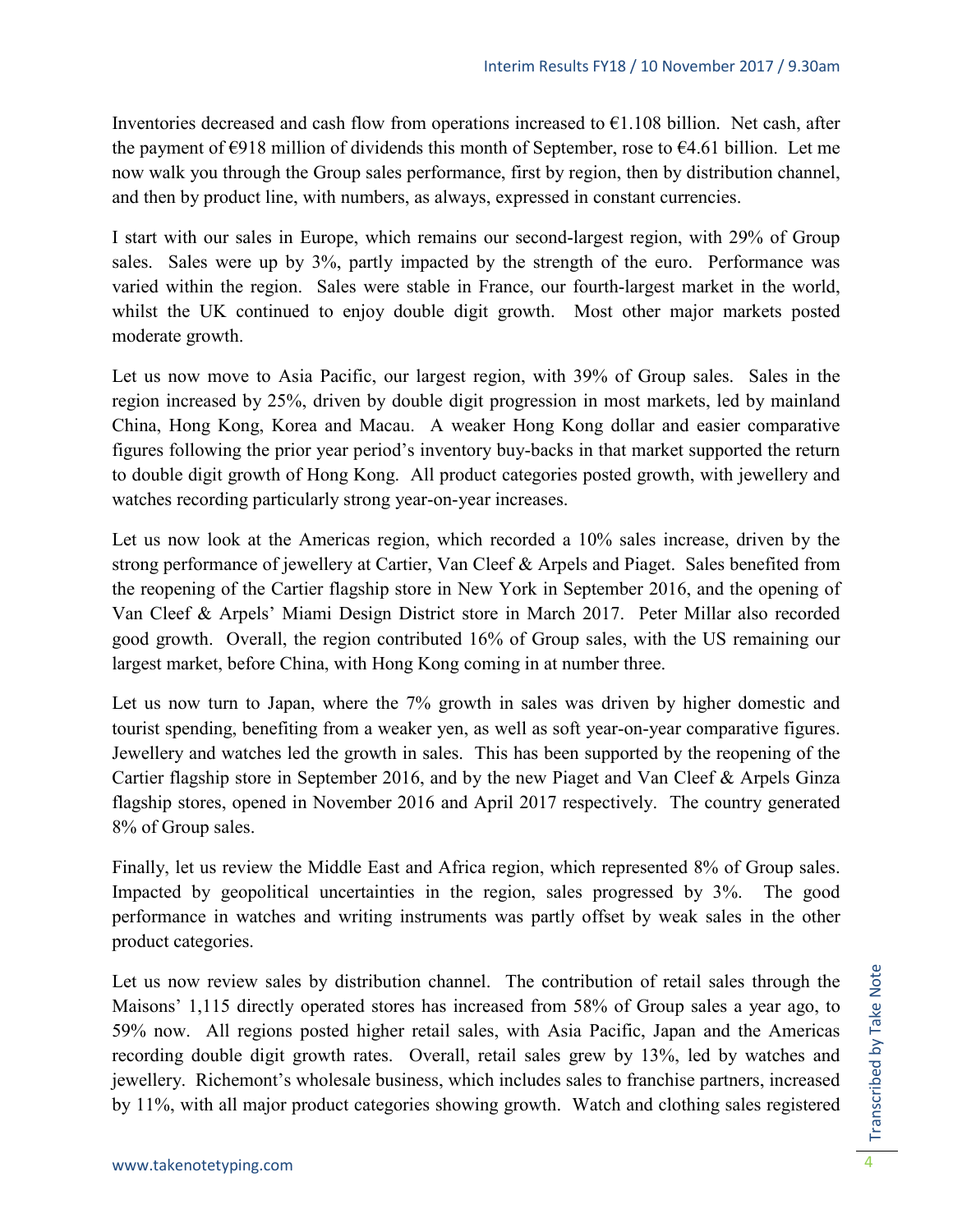double digit improvements, benefiting from the non-recurrence of the inventory buy-backs of the prior year period. Excluding these initiatives, wholesale sales would have been broadly in line with the prior year period. Most regions recorded growth, with Asia Pacific enjoying the strongest progression.

Lastly, let us now move to the sales breakdown by product line. All major product categories showed growth, with double digit progression in jewellery and watches, which together account for 82% of Richemont's sales. The jewellery performance was fuelled by Cartier, Van Cleef & Arpels and Piaget. The strong increase in watches was partly supported by the non-recurrence of the prior year period's inventory buy-backs. Clothing posted good growth, and Leather, a more measured performance, with a good contribution from Montblanc. Over to you, Sophie.

# <span id="page-4-0"></span>**PRESENTATION :** Ms Sophie Cagnard, Group Corporate Communications **Director**

Sophie CAGNARD: Thank you, Burkhart. The Jewellery Maisons segment, which includes the total sales of the Cartier and Van Cleef & Arpels Maisons, including Cartier watches and leather, recorded a strong operating margin at 31%. The Specialist Watchmakers segment, which consolidates the results of eight watch Maisons, saw their operating margin improve to 19%. The other businesses returned to profitability.

Let's look at the reported sales and operating results by segment in more detail. We start with the Jewellery Maisons. They represented 56% of Group sales, and 77% of Group contribution before corporate costs. The Jewellery Maisons reported a 15% improvement in sales, with good performance in jewellery and watches, and progression in all regions. The higher sales partly reflected the non-recurrence of the prior year period watch inventory buy-backs at Cartier, and also the enduring appeal of Cartier's and Van Cleef & Arpels' creations. As a result, both Maisons enjoyed double digit sales growth. Overall, the Jewellery Maisons' operating results improved by 30%, and operating margin increased by 360 basis points to 31%. This is a return to the level broadly in line with the prior year period, excluding the previously mentioned initiative.

Let's look at the main developments over the past six months. As usual, we start with Cartier, which reported double digit growth in sales in most regions. Asia Pacific was particularly strong, partly due to the non-recurrence of the prior year period's inventory buy-backs. (TC: 00:10:00) Excluding the impact of such initiatives, Cartier watch sales grew overall, supported by strong retail sales, which benefited from the optimisation of the existing collections, the introduction of new references, and the six-month impact of its renovated flagship stores on New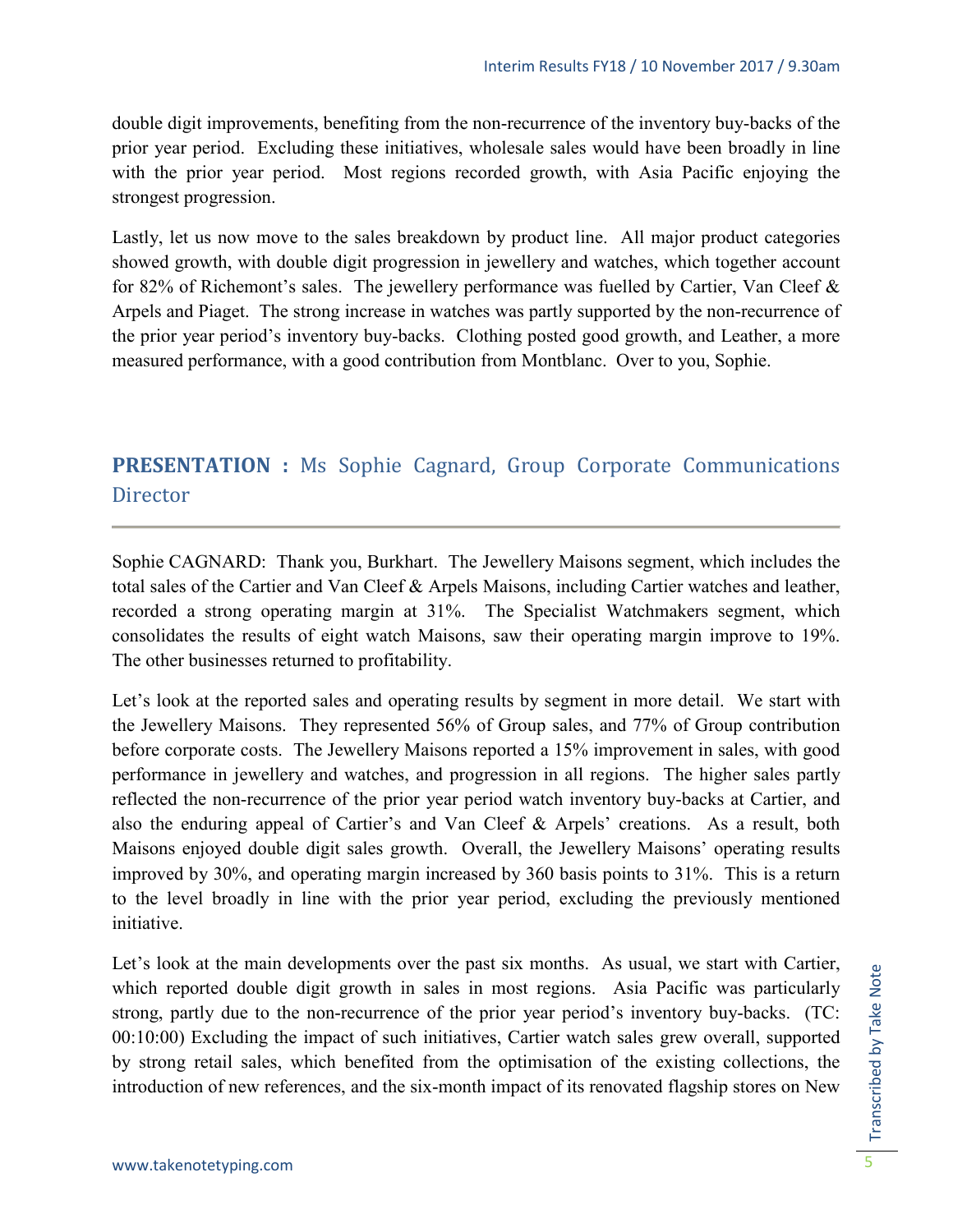York's Fifth Avenue and in Tokyo's Ginza district. Of note is the particularly good performance of the Tank, Ballon Bleu and relaunched Panthère collections. The Maison also recorded strong jewellery sales, notably from the Juste un Clou and Love collections. Cartier's new high jewellery collection, Résonance, was unveiled this summer.

Let us now turn to Van Cleef & Arpels. The Maison reported double digit sales growth, with strong progression in most regions. The growth in jewellery was broad-based, from the highest price points with the newly launched Le Secret collection, to more accessible price points with the Perlée, Alhambra, and relaunched Frivole collections. The retail network saw the opening of the new flagship stores in Tokyo, Ginza, and the addition of internal stores in Toronto Yorkdale and Munich.

Let us now move to our Specialist Watchmakers, where sales increased by 6%, with improvements in both the retail and wholesale network, and retail outperforming wholesale. Performance was varied among the Maisons and the regions, led by good growth in Asia Pacific. The performances of Piaget, Roger Dubuis and Officine Panerai were to be noted. Operating results recovered to  $E$ 294 million, reflecting an improvement in sales, the non-recurrence of inventory buy-backs and fixed cost discipline. Consequently, the operating margin for the period increased to 19%.

Let us start with Piaget, which delivered strong growth across regions, product lines and distribution channels. The Limelight Gala and Polo S watches and Possession jewellery performed well. At Vacheron Constantin, growth was driven by Asia Pacific, as well as by the Patrimony and Overseas collections. Lange & Söhne posted varied regional performance. Lange 1, part of Lange & Söhne's iconic collection, and Saxonia new references met a good response. Roger Dubuis recorded a strong performance in most regions. The Excalibur collection was successfully enriched with the new Excalibur Aventador. At Jaeger-LeCoultre, sales were broadly in line with the prior year period, driven by retail, and supported notably by the performance of the Rendez-vous and Master Ultra Thin collections. At IWC, sales growth was led by Asia Pacific and the successful relaunch of the Da Vinci collection, including references for women. Now Officine Panerai, where sales increased in all regions, led by Asia Pacific. Growth was broad-based across collections, with the Luminor collection performing particularly well.

Finally, Baume & Mercier. The Maison experienced growth in the Middle East, and challenges elsewhere. The Clifton collection was enriched with the addition of an elegant sport line, the Clifton Club.

Now let us move to the Other businesses, which posted a modest 3% increase in sales. The good growth recorded by Asia Pacific and Europe was partly offset by slowdowns in Japan and the Middle East. In addition, the period under review only included three months' sales of Shanghai Tang, which was sold on the  $30<sup>th</sup>$  of June. The largest contribution, in value terms, to the sales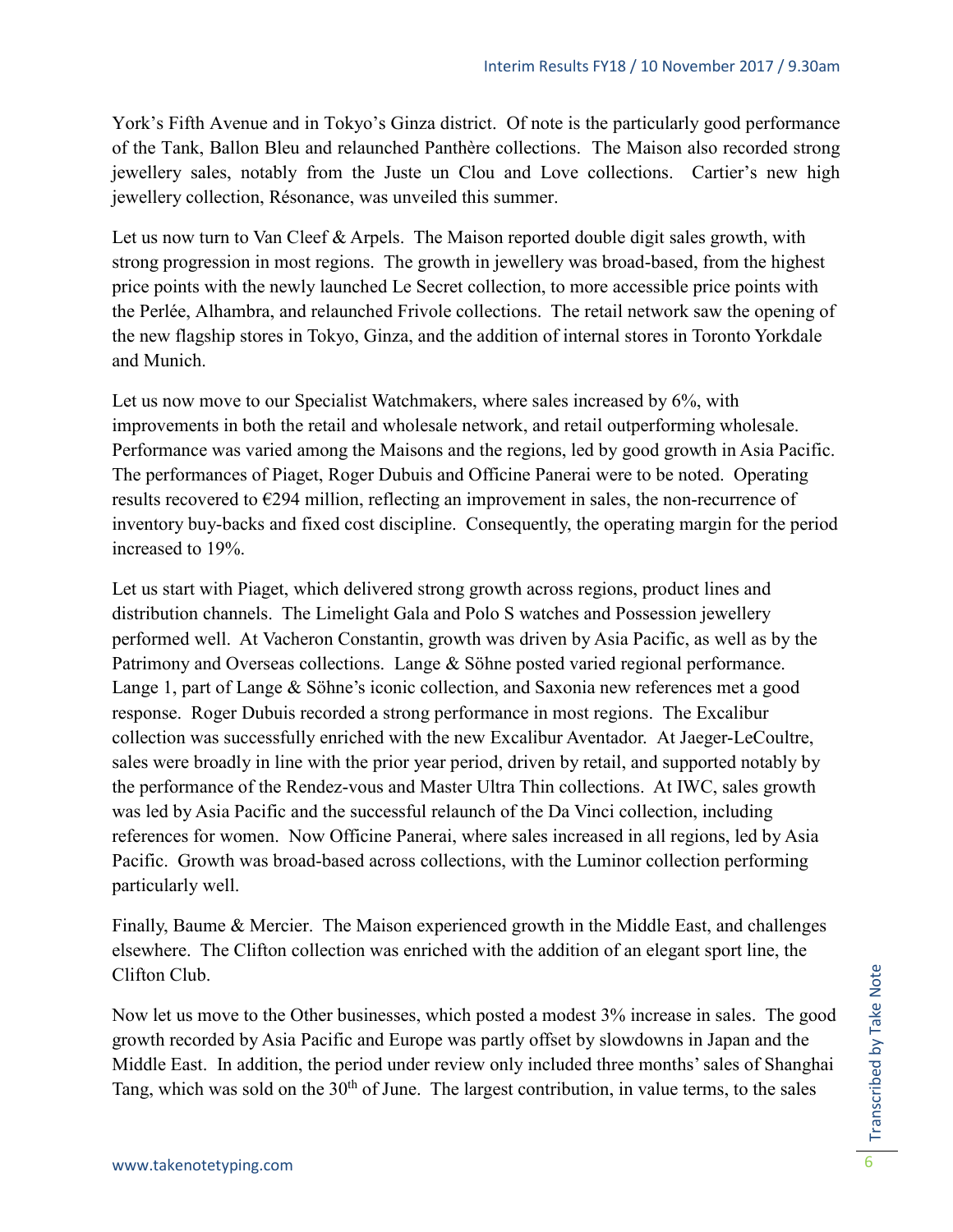increase was driven once more by Montblanc. Most Maisons showed higher sales, including Alfred Dunhill and Lancel, which grew. Overall, the Other businesses returned to profitability. In the prior year period, the operating results were affected by one-time items of  $667$  million, stemming from the inventory buy-backs, as well as by the optimisation of certain retail and wholesale locations.

Results among the Maisons were mixed. Let's look in more detail at the developments of some of them. We'll start with Montblanc, which recorded good sales performance, with progress in most regions and product lines. Writing instruments showed muted growth after posting strong growth in the prior year period. Solid momentum in leather goods was maintained with the new Sartorial Jet and 4810 Westside collections. Watches performed well, fuelled by the new Summit smartwatch and rejuvenated TimeWalker collection. The acceleration of the deployment of the retail concept launched last year, now in 56 internal stores, contributed to higher retail sales.

Let us turn to Chloé. Chloé enjoyed good media response to the first show of new Artistic Director Natacha Ramsay-Levi in September. Leather goods, the recently opened store on New Bond Street in London and the online flagship store drove the increase in retail sales. The Maison continued to deploy its new retail concept across its 185 internal and franchise stores.

Finally, Alfred Dunhill. Sales returned to growth, partly favoured by easy comparatives after the inventory buy-backs in H1 of last year. The sales progression was driven by Asia Pacific, clothing and online sales. Under new Creative Director, Mark Weston, the menswear offer was revisited and introduced in stores in September. This concludes the brief review of the Maisons. I'll now hand you back to Burkhart.

## <span id="page-6-0"></span>**PRESENTATION :** Mr Burkhart Grund, Group Chief Financial Officer

Burkhart GRUND: Thank you, Sophie. Let me walk you through the rest of the P&L, starting with gross profit.

The 13% progression in gross profit led to a gross margin of 65.4%. The 190-basis point improvement in the gross margin versus the prior year period is largely explained by the nonrecurrence of the prior year's inventory buy-backs and improved manufacturing capacity absorption, partly offset by a negative 20 basis point foreign exchange impact.

Let us now look at our operating expenses by category. Selling and distribution expenses, which accounted for 60% of total operating expenses, rose by 3%. On a constant exchange rate basis, S&D expenses rose by 5%. This increase is primarily due to higher variable rental costs, notably in mainland China and other Asian markets, where rentals tend to be indexed to sales. Communication expenses were broadly in line with the prior year period and represented 8.6%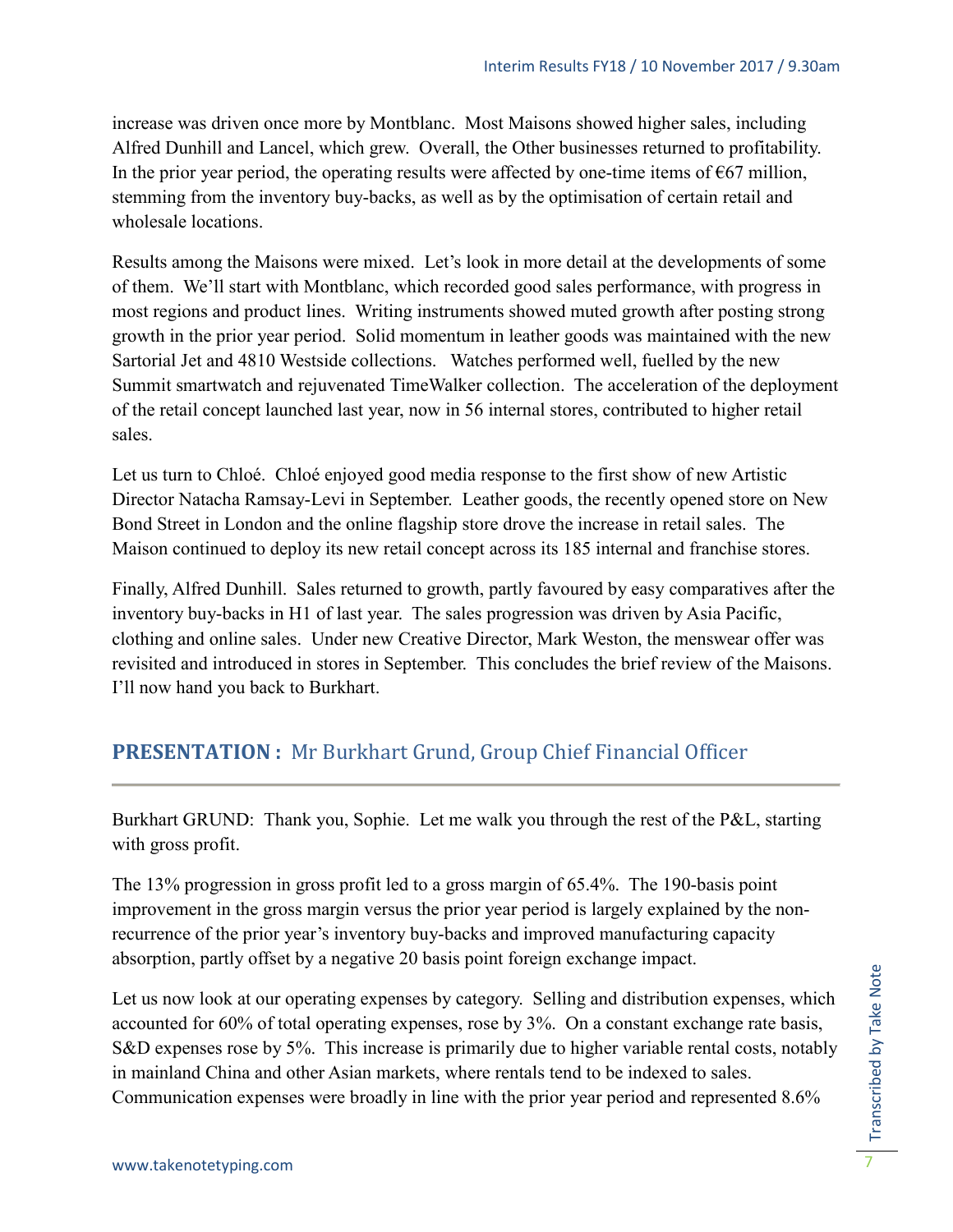of sales. Administration expenses grew by 5%, or 7% on a constant exchange rate basis. This growth mainly reflected investments in ERP deployment and digital initiatives. As a result, the growth in net operating expenses was contained to 3% at historic rates, and to 5% at constant exchange rates. Net operating expenses accounted for 45% of Group sales, compared to 48% a year ago. This reflects good cost control, given the continued investments in IT. Reported operating profit improved by 46% to  $\epsilon$ 1.166 billion, with an operating margin at 21%. Excluding the  $E$ 249 million one-time charges relating to inventory buy-backs and distribution channels' optimisation in the prior year period, operating profit for the half-year increased by 11%.

Let us now review the P&L items below operating profit, starting with finance income. For the period, monetary items generated an  $E$ 84 million gain, thanks to favourable movements in period-end exchange rates. This compared to zero in the prior year period. Our hedging programme recorded a  $\epsilon$ 91 million loss in the prior year period and a  $\epsilon$ 5 million gain for the period under review. This represented a  $E96$  million increase. The combination of these factors led to a positive  $E181$  million swing.

Let us now turn to the profit for the period. It increased by 80% to  $\epsilon$ 974 million, as a result mainly of a higher operating profit and the €181 million positive reversal in net finance result. Our taxation charge rose to  $E$ 248 million, largely reflecting the growth in operating profit. Our effective tax rate amounted to 20%, a level which we anticipate to hold for the full year. (TC: 00:20:00)

I would like now to focus on our cash flow from operations. Cash flow from operations amounted to  $\epsilon$ 1.108 billion. The  $\epsilon$ 442 million year-on-year improvement, or 66% increase, reflected the previously mentioned operating profit growth and a lower absorption of cash for working capital as a consequence of decreased inventories. An overall inventory decrease of  $€110$  million generated additional cash, compared to an outflow of  $€31$  million in the prior year period.

Gross inventories represented 20 months of cost of sales, an improvement over the 24 months of cost of sales in the prior year period. This underlines the continued discipline of our Maisons in the management of our inventories, as well as increased sales. The receivables portfolio remains healthy at 94% current. The cash settlement of derivative contracts generated an  $\epsilon$ 8 million outflow, compared to a  $\epsilon$ 60 million outflow in the prior year period, leading to a  $\epsilon$ 52 million improvement. As a result, working capital needs amounted to  $\epsilon$ 360 million,  $\epsilon$ 58 million below last year.

Let us now turn to gross capital expenditure, which amounted to  $E161$  million, representing 3% of Group sales, against 5% a year ago. Although this amount is down on the prior year period, the cash outflow for the year as a whole is likely to be similar, in the region of  $\epsilon$ 600 million. Half of the gross expenditure related to point-of-sale investments, including internal and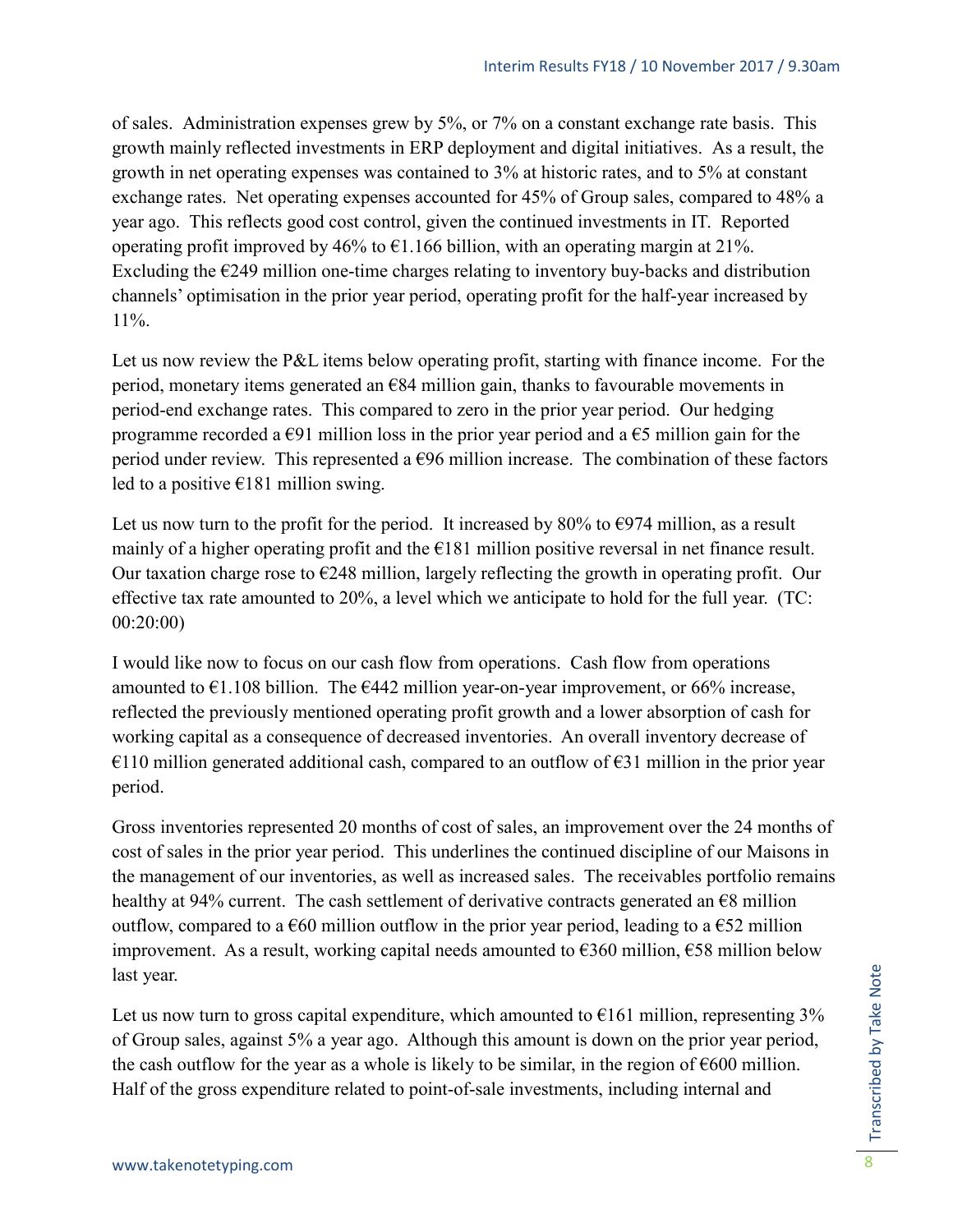franchise boutiques and corners. Investments were focused primarily on store renovation and relocation. The most notable projects were the Van Cleef & Arpels flagship store in Tokyo Ginza, Cartier store in Cannes, and Chloé store in London New Bond Street. Equally worth mentioning are store openings for most of the Specialist Watchmakers in Toronto Yorkdale. Montblanc continued the roll out of its new retail concept, with eighteen additional locations in the period. 14% of the gross expenditure was related to manufacturing, predominantly reflecting the capitalisation of Research & Development expenses.

Other investments accounted for the remaining 37%. They included the purchase of distribution rights in the Middle East, the ongoing renovation of Richemont's central logistics centre at Villars-sur-Glâne in Switzerland, and continued IT infrastructure investments, with the deployment of our ERP Gemini project and digital initiatives.

Let us now turn to free cash flow. Free cash inflow amounted to  $\epsilon$ 205 million, a level broadly in line with the prior year period, despite the acquisition of a stake in Dufry, a travel retail specialist listed on the SIX Swiss exchange. This achievement reflects a much higher generation of cash from operations and lower cash tax payments.

Now our balance sheet, which remains very strong, with equity accounting for 76% of the total. Net cash rose to  $64.61$  billion at the end of September 2017, slightly above the level of  $64.55$ billion at September 2016. Compared to 31 March 2017, the net cash position is  $\epsilon$ 1.181 billion lower, reflecting a cash outflow primarily relating to the annual dividend payment.

Let me wrap up the financial review with some concluding comments. In this morning's statement, our Chairman, Mr Rupert, commented that Richemont has embarked on a transformation journey to address the rapidly changing needs of luxury consumers and stay relevant to customers in a digital world. We are focusing on customers, ensuring seamless experiences across our stores and digital presence, and enhancing product quality, design and creativity. We will continue to selectively invest, particularly in digital initiatives. On that front, we are looking forward to welcoming our new CTO, who will join in January. We are also finalising the integration of certain of our Fashion & Accessories Maisons into the Group's shared services. This should improve consistency, efficiency and leverage over time. For the second half of the financial year, Richemont faces demanding comparative figures and a volatile exchange rate environment. As a reminder, in the second half of last year, operating profit benefited from a  $E178$  million pre-tax real estate gain.

The Group has a leading position in the branded jewellery market, where there is good demand for the quality craftsmanship of our creative collections. Cartier, Van Cleef & Arpels and Piaget are well positioned to capitalise on the growth potential of branded jewellery, whose share is still under-represented within the total fine jewellery market. The luxury watch market, in general, has shown signs of improvement, though the level of inventory in the wholesale channel is not at the level we would like to see it, with implications on the pace of future growth. This being said,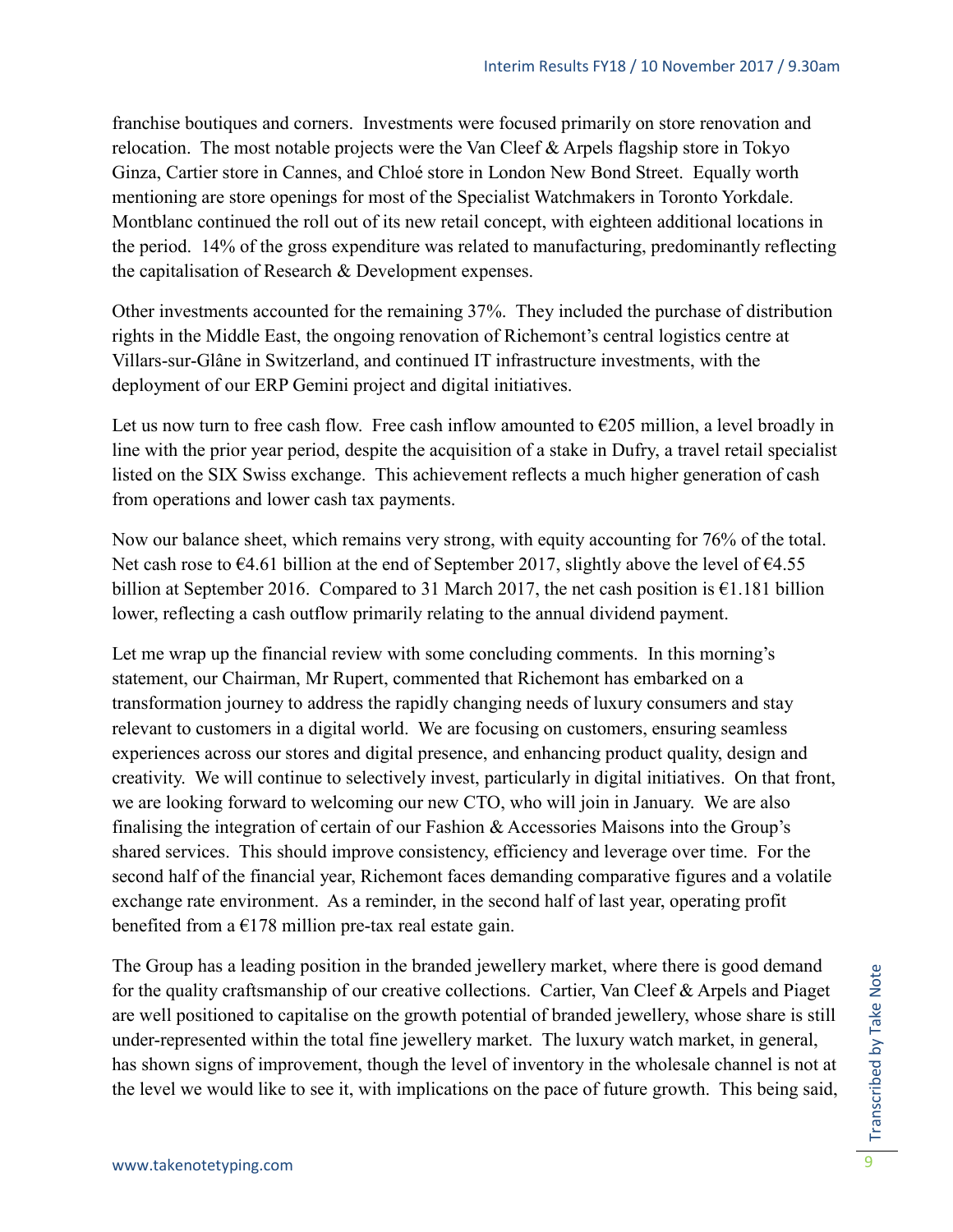our solid balance sheet gives us a competitive advantage. It provides the necessary flexibility to support our Maisons throughout our transformation journey, and allows us to act with the best long-term interests of the Group in mind. Once more, we would like to reiterate our confidence in the long-term prospects of our Maisons, which enjoy distinctive heritage and strong brand equity. Thank you. Sophie and I will now take your questions.

## <span id="page-9-0"></span>**QUESTIONS AND ANSWERS**

Dino: The first question is from Zuzanna Pusz from Berenberg. Please go ahead, madam.

#### *Zuzanna Pusz – Berenberg Bank*

Zuzanna PUSZ: Good morning. I have three questions, please. First of all, on the general environment, I think it was mentioned in the morning, to the press, that you think that the inventory levels are still relatively high in the system. So I was just wondering if you could share with us generally your thoughts on the situation in the market, maybe also specifically by region. Do you feel like other players also continue to work on their inventory levels, or is this something that only Richemont is focusing on? A second thing, so my second question would be about the retail business. Clearly, the environment has substantially improved, and it also looks like in September, you had an acceleration in growth in retail, but I was just wondering if you could maybe share with us the actual underlying sell-out trend. I understand there's been a substantial scope effect that we've seen year to date, so I guess just to give us an idea of what we expect in the second half, when the store openings annualise. Then finally, on Europe-,

Sophie CAGNARD: Zuzanna, I think we're going to try to stick to two questions maximum, please.

Zuzanna PUSZ: Okay. , sorry, then these are my two questions then.

Burkhart GRUND: Okay, thank you for the questions. Let's start with the first question on the watch business. Let me try to give you a bit of a broader perspective on that. We've said in the past that, I mean, if we look at the two channels, the retail channel, for us, clearly is always a leading indicator, and the time lag might differ, depending on the inventory situation in the wholesale channel. We have experienced close to double digit sell-out growth of watches in our own retail channel, which we take as a positive sign as to the creativity, the quality, and also the competitive price positioning of our watches. The situation in the wholesale channel, in our assessment, is different. We still see inventory levels which are above normal for what we would consider as an adequate level. We cannot really comment on what our competitors are doing in the market, because we also focus clearly on the relative performance and positioning of our Maisons. The previous year's period has seen inventory buy-backs, we've talked about that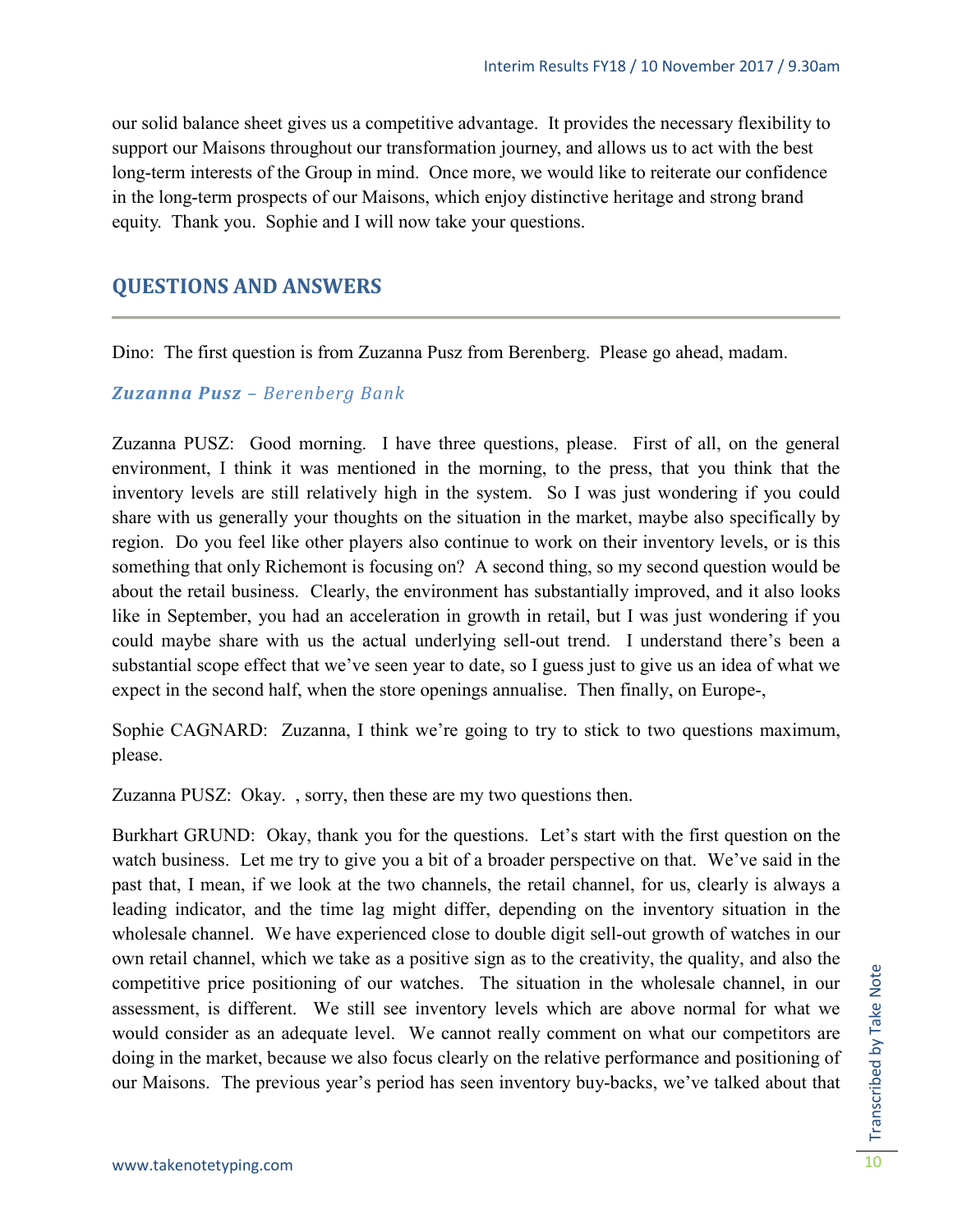last year and for the full year as well. If you back those out, we have, on the wholesale side, more or less a business trend which is in line with the previous year, broadly in line.

I might remind you that we have said that we focus clearly on normalising the inventory situation in the trade for our brands, and in order to be able to do that, we also focus on sell-in, which has to be below sell-out. With that, the inventory situation will normalise over time. We have seen picked up or increased sell-out also at our wholesale partners, but still, the inventory situation is evident in the market. (TC: 00:30:00) The second question, you were referring to retail and retail sell-out, we have said that overall, jewellery and watch sales performed strongly, and that also translates into high single digit like-for-like sales increases in our own store network. So I think that's, once again, an indication of the strength of demand, both for watches and jewellery, in our own network.

Zuzanna PUSZ: Perfect. Thank you very much. Just one clarification, it's a follow-up, so that we don't count it as my first question, on the inventories then, how much of a long time do you think it will take for the inventory levels to normalise?

Burkhart GRUND: Well, that depends on sell-out, to be clear. That refers, once again, only to the situation of our brands. We cannot comment on the competition.

Zuzanna PUSZ: Okay, perfect. Thank you very much.

Sophie CAGNARD: Thank you, Zuzanna. Next question, please?

Dino: The next question is from Mélanie Flouquet, JP Morgan. Please go ahead.

Burkhart GRUND: Mélanie, go ahead.

Sophie CAGNARD: Hello, Mélanie.

Dino: In that case, we will take the next question from Mr Thomas Chauvet, Citi. Please go ahead.

#### *Thomas Chauvet – Citi Investment Research*

Thomas CHAUVET: Good morning, Burkhart and Sophie. Two questions, please. The first one, if we are on the operating leverage in the first half, and if we strip out all the one-offs of last year, inventory buy-back, Dunhill, etc, you didn't seem to have much operating leverage in the first half, that's about 11% EBIT growth. I think that's about 120 bps margin improvement underlying. Consensus expectations for the rest of the year and next year suggest a strong improvement in operating leverage, so can you perhaps give us some guidance on gross margin OPEX for the remainder of the year, for next year as well, so we understand how you may be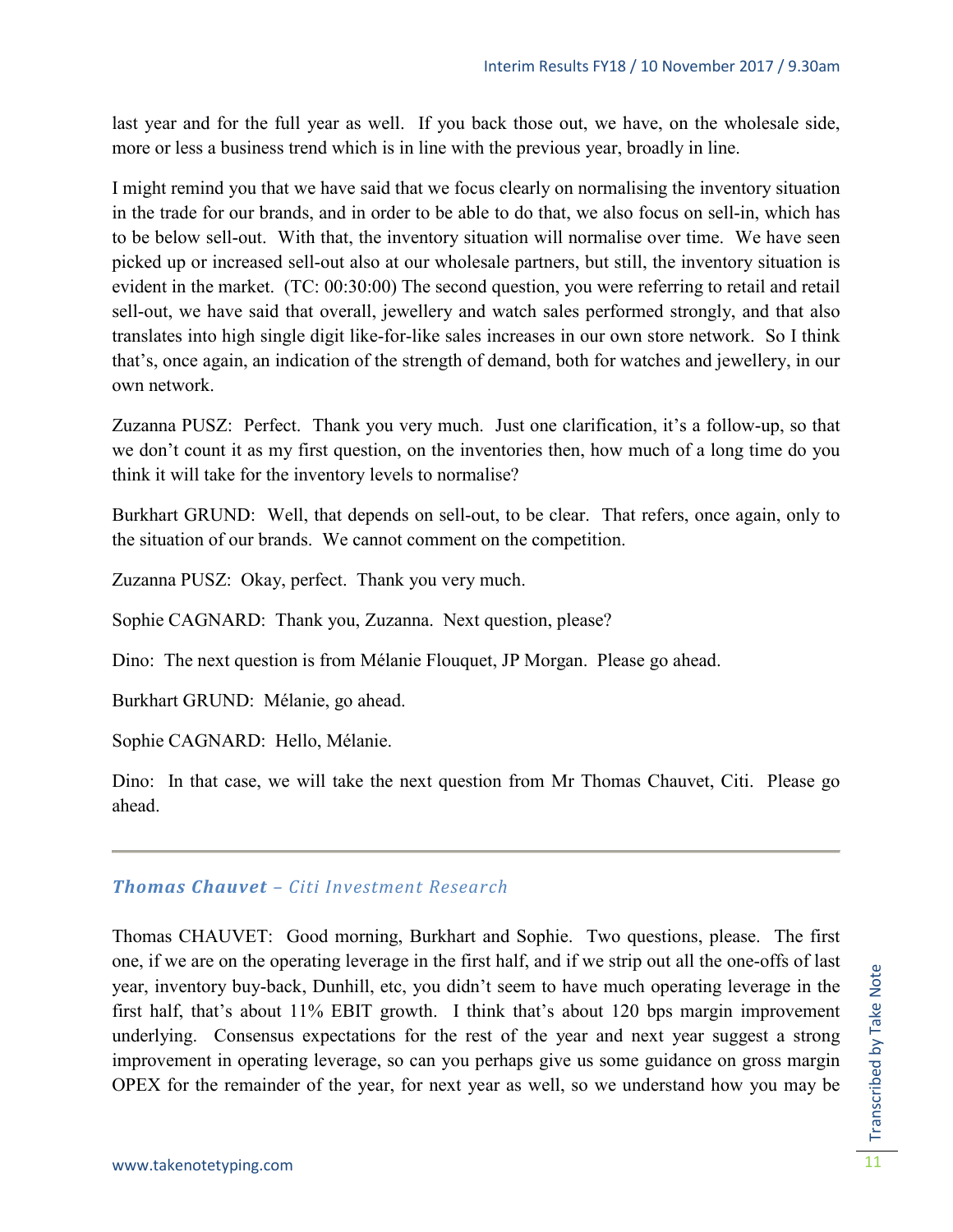able to achieve this trend, which as I said, is an acceleration in improvement in operating leverage in the second half of the year and next year, in a, as you said, more volatile demand environment and FX is going against you, at least on the top line?

Secondly, with today's appointment of the COO, Jérôme Lambert, and Head of Specialist Watches, Emmanuel Perrin, Mr Rupert said you have the right management team to address industry challenges. Can you perhaps define what you think are still these challenges for the Group in the next, you know, two, three years, and what other adjustments to the business models you need to do, be it maybe more buy-back of inventory, maybe more downsizing of production capacity, or even distribution? Since back in May, you said there was no need to rationalise distribution. That seems a little bit counterintuitive to me, given the subdued demand underlying in watches, excess inventories, etc, and so any comments on further downsizing of the business model would be appreciated. Thank you.

Burkhart GRUND: Okay, Thomas. Thank you for the questions. Well, you know, we don't guide on the full year, and I think we clarified that in the month of May, and my Chairman, who is certainly listening in, will certainly disapprove in no uncertain terms if I start doing that now. Let me then jump to the second question, which is relating to the management changes. I think if you look at the appointments both of Jérôme Lambert as the Chief Operating Officer, and the appointment of Emmanuel Perrin, who will join the Senior Executive Committee, responsible for the Specialist Watchmakers' distribution strategies, I think you see a bit of a sharpening here of the organisation and the general set-up. If you look at it, you now have three senior executives, Mr Lambert, Mr Vigneron and Mr Bos, running or managing the Maisons we have. Mr Lambert will be supported, for the specialist watchmakers, in this task by Mr Perrin, Emmanuel Perrin, and then you have, clearly, three functions, especially human resources and technology, with the new CTO who will join in January, plus finance supporting and guiding the business.

So I think that that clearly is a more sharpened or focused organisation, going forward, to address the challenges. Now, the challenges, and what we've said in the recent past, clearly short term, even mid-term, are, I would say, twofold. So first of all, we are focusing, and that has been made clear through the appointment of Emmanuel Perrin, we're focusing on the distribution model for our Specialist Watchmakers, who, as you might know, traditionally have been wholesale only, and in the last five years, have started to build their own directly operated store network, and are now facing an additional challenge, which is the e-commerce distribution, which is starting to disrupt, for the watch industry as a whole, the business model. So this is a challenge we are working on right now, and that blends into the greater challenge that the industry is facing, which is the omnichannel challenge. You know, the thinking within Richemont is evolving.

If you look at it, the way it has been traditionally done, the focus was looking from the inside out, saying, 'Well, internal, we have a wholesale channel, we have a retail channel, we have an e-commerce channel,' and we tried to manage those separately with resource allocation,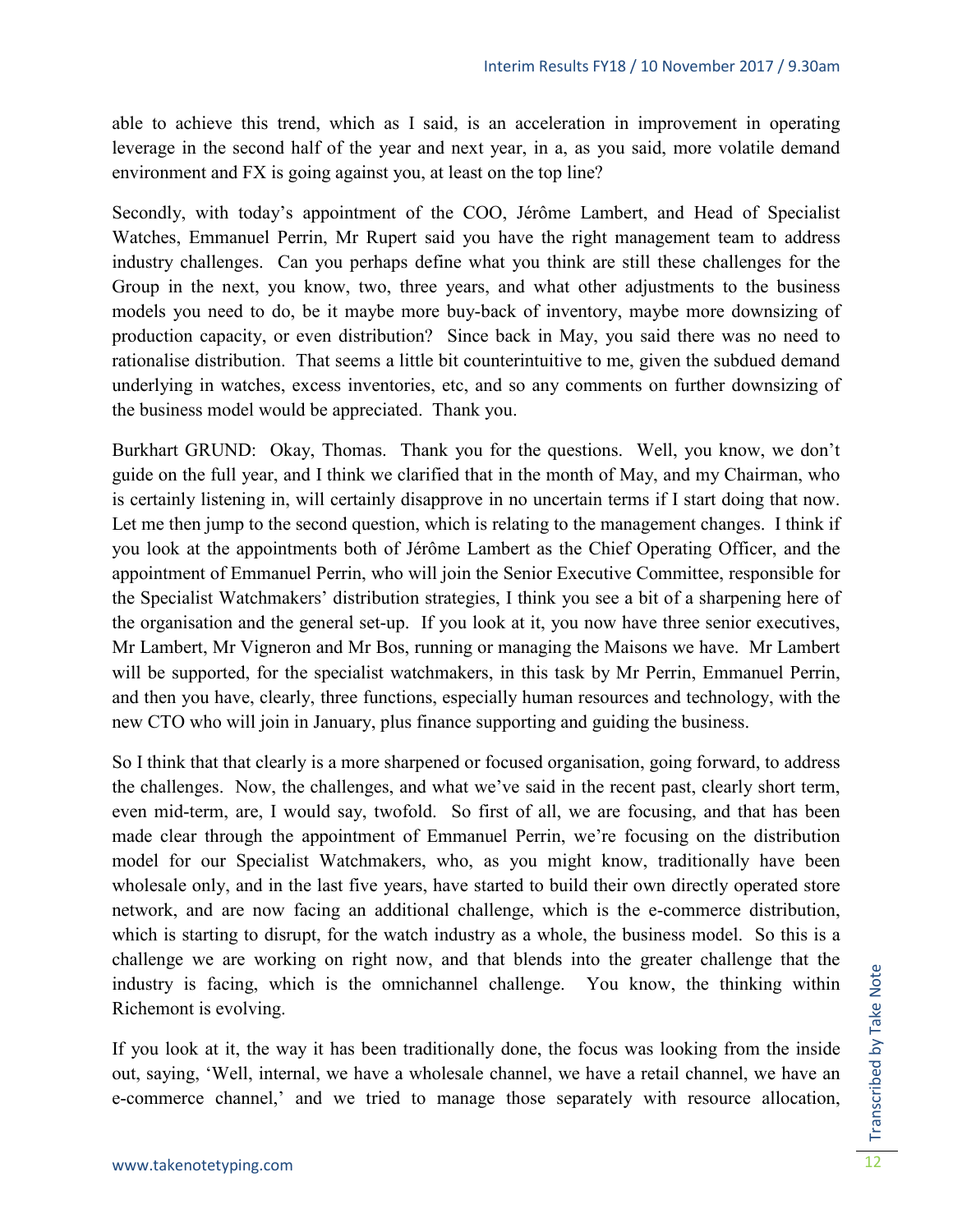especially inventory, to each of those three channels. Now, if you step back and think this through, this probably is a model that is a model of the past, because the customer of today does not share our point of view on that. He or she, mainly she, wants to acquire a product when, where and how she wants, and that means that for a customer, the experience and the road to purchase, so to say, counts, and he or she is not thinking about where they are buying these products. For them, wholesale, retail, e-commerce does not exist as a separate channel, but for them, it's all part of the same experience. It has to be transversal, it has to blend in, so that is, I would say, the much bigger challenge that the industry is facing, and we are no exception to that.

Let me just comment on one point you mentioned on the distribution side. We have said in the past, and I think you were referring to that, that we were not managing actively a store closure programme in the wholesale channel. What we have stated, at the same time, is that we believe the traditional wholesale trade, especially in watches, will, over time, disappear. We added, this is not a new phenomenon. We have seen that happening in other parts of the luxury goods industry. For example in the pen business, the pen specialist business, or in the leather goods business, where we are leather goods specialists, we have seen those trends before, and we think this applies as well, going forward, to the independent retail trade in watches. So that's just as a matter of clarification.

Thomas CHAUVET: Thank you. Just maybe rephrasing my first question then, I understand you won't provide gross margin cost guidance anymore, but are you satisfied with the level of operating leverage you had in the first half, and how should we think about cost inflation? 5% constant FX cost inflation for Richemont, is that the new normal from here? Thank you.

Burkhart GRUND: No, listen, what we said in the past, once again, just as a reminder, we have said that if we look at a new normal sales trend, which can be anywhere between, you know, mid-single digit sustainable growth in a normal year, to high single digit in a good year, to probably zero in a bad year, we have said that expense growth has to respect the golden rule, meaning it has to be below sales growth, so that we're able to produce leverage. (TC: 00:40:00) I think that has been the case. Sales historic rates rose by 10% and expense growth has been 3% or 12% at constant, and 5% for expense growth, so I think we have produced leverage out of that. As a result, adding then the exceptional one-offs we had last year, we have an increase of the operating contribution of 46%, underlying 11%.

Thomas CHAUVET: Thank you, Burkhart.

Sophie CAGNARD: Thank you, Thomas. Next question, please.

Dino: The next question is from Helen Brand, UBS. Please go ahead.

*Helen Brand – UBS*

Transcribed by Take Note Transcribed by Take Note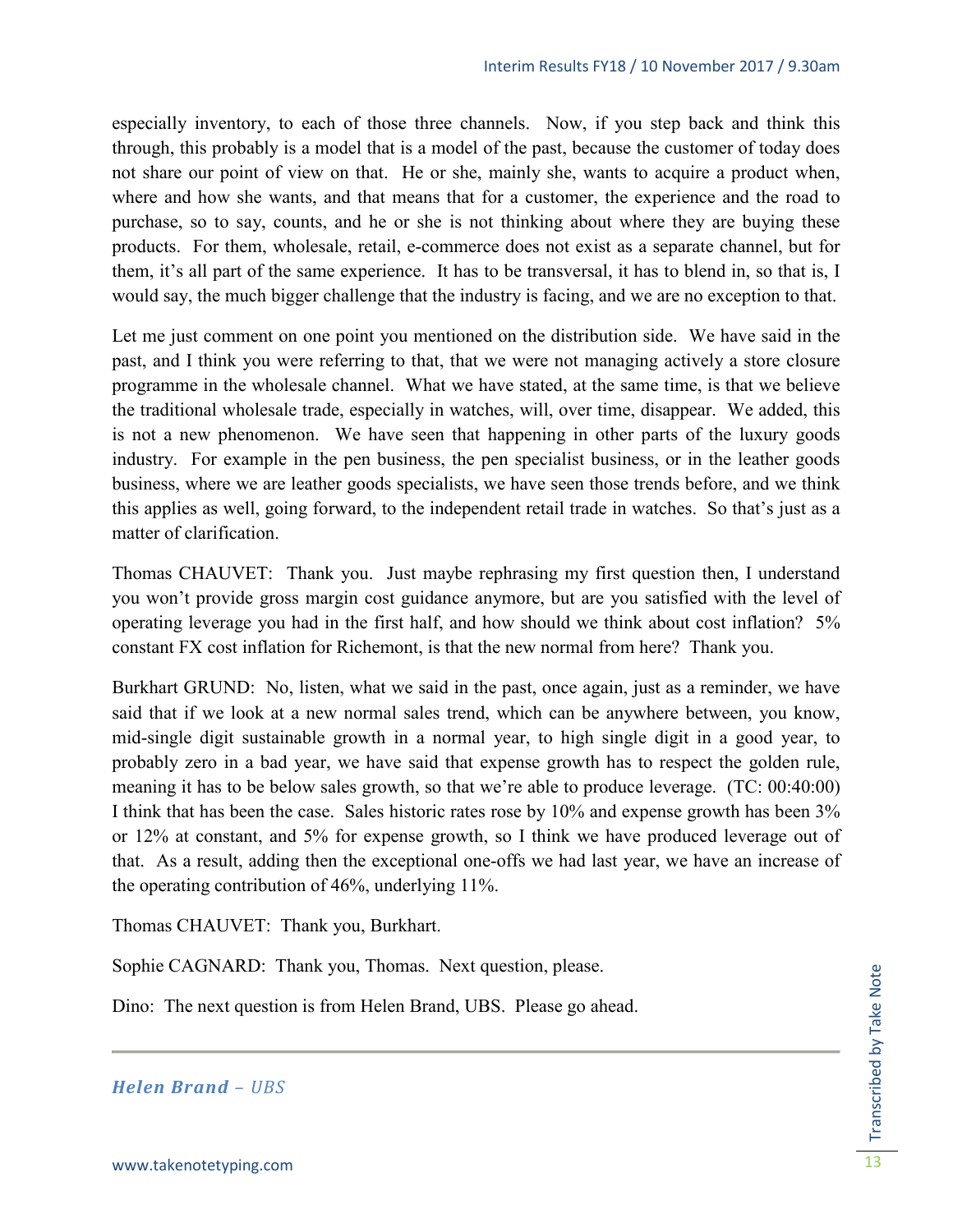Sophie CAGNARD: Hello, Helen.

Helen BRAND: Hi, good morning. Hi, Sophie. Hello, Burkhart.

Burkhart GRUND: Hello. Good morning, Helen.

Helen BRAND: Hi, morning. So just two questions from me then, I'll stick to two. First of all on price mix, which we know had been coming down a little bit over the last couple of years, are you now happy with the pricing architecture of the watch category across your brands, so thinking about a mix perspective there? Secondly, it looks like you may have taken some small price increases in some regions in September, after the recent euro strength. Can you confirm that, and should we expect any more price increases going forward? Secondly, just on the gross margin, you said you benefited from better manufacturing.

Burkhart GRUND: Is that one question?

Helen BRAND: That's one question, yes. My second question, if I can, was just on gross margin. You said you benefited from better manufacturing absorption there. Where are you now on capacity utilisation, relative to the lows, and is there more improvement to go here? Thank you.

Sophie CAGNARD: Thank you, Helen.

Burkhart GRUND: Okay, so I will respond to your three questions. Well, price mix, I mean, we have that question quite often, and let me just repeat what we usually answer, and that applies also for this time around. It does not really make a huge difference for us at which price points we sell, because gross margins or commercial margins, for most of our product categories, are more or less aligned. There are some exceptions that we also pointed out. For example, if you look into the, you know, in one segment of the jewellery market, the bridal business, margins are a tad lower, because you cannot really market the creativity of the brand on a wedding band. A wedding band looks like another wedding band, so that tends to be more, I would say, a commodity approach. So prices are more in line, a bit lower than on the rest of the lines, but it does not really have a significant impact. So price mix, you know, between the different price points does not really make a big difference for us.

We are quite satisfied with the way, for example, if you look at the Jewellery Maisons or if you look at Cartier and Van Cleef, the high price points have been selling and the entry price points have been selling, on different materials, on different collections, so we're quite happy with the overall, you know, spread across our price points. For the margin, mix does not make a big difference, and the positive effect we have had, especially for the Specialist Watchmakers and Cartier, coming out of the mix, which has shifted more to steel watches now, a bit more, we have seen that in the manufacturing cost absorption, which actually has had a positive impact on the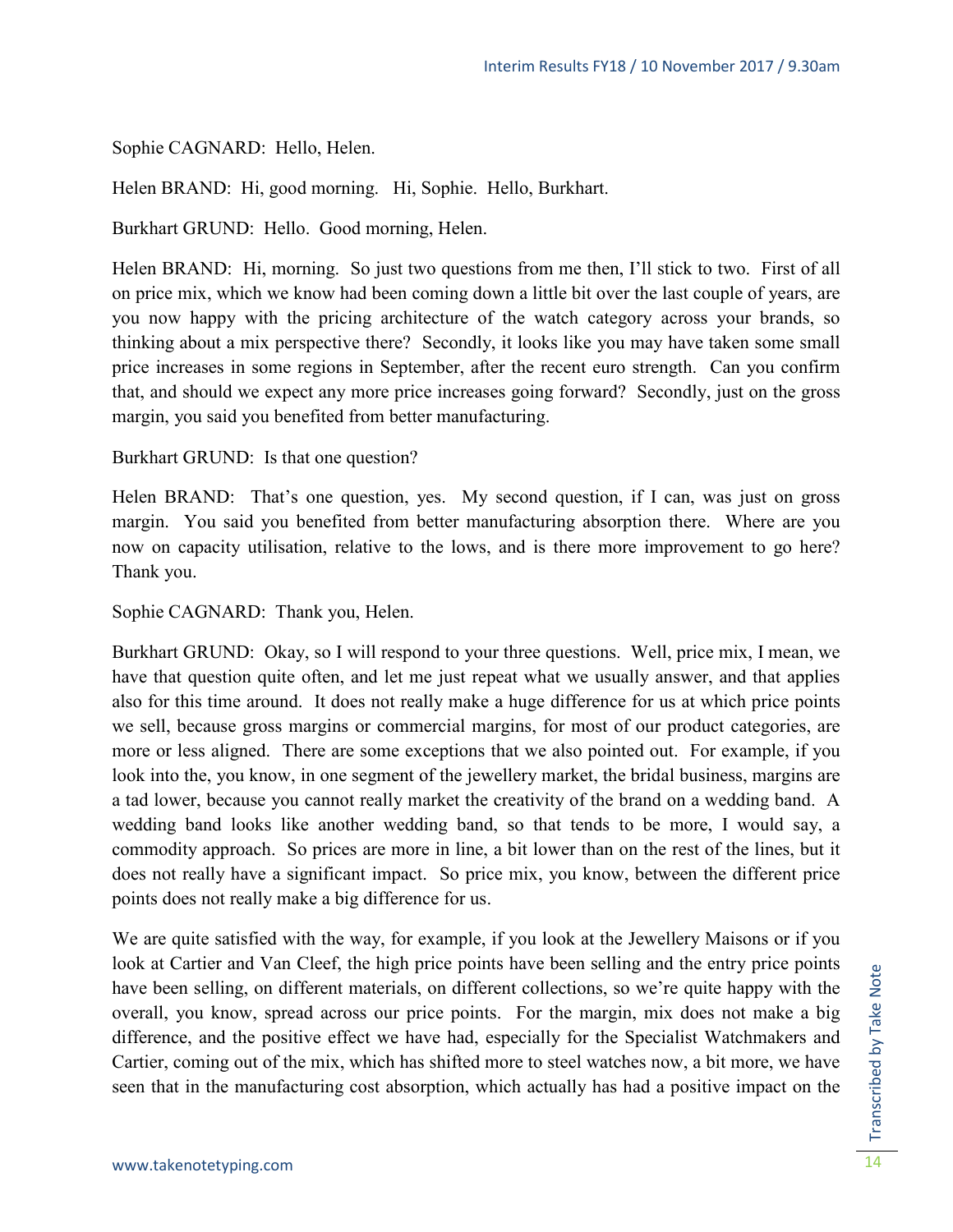gross margin this year. So there is a link between your first and your third question there. The price increases you have seen are part of a regular pricing scheme that we have, which is fair pricing for our customers around the world. Now, if exchange rates move with a certain time lag, we adjust both ways, be it up, be it down, so that we can assure our customers that around the world, they will be able to buy the same product at the same price around the world.

So they are tactical increases and decreases that we regularly do. That is nothing new, that is nothing out of the ordinary.

Helen BRAND: Great. Thank you very much.

Dino: The next question is from Mélanie Flouquet, JP Morgan. Please go ahead.

#### *Mélanie Flouquet – JPMorgan*

Mélanie FLOUQUET: Yes, sorry. I'm trying again. My apologies. My line got cut.

Burkhart GRUND: What happened? You dropped out, Mélanie.

Mélanie FLOUQUET: They dropped me. They are probably scared of what I'm going to ask about gross margins. No, I'm kidding. I have two questions, and they are not on gross margins. The first one is on your store plans. You know, this year, this first half had a net closure of stores, although some of this was Shanghai Tang. I was wondering whether you can share with us whether there are big projects, either in terms of openings or refurbishments, over the course of the year ahead. Clearly, for instance, even the Ginza and the New York stores, flagships at Cartier had a big swing factor on the numbers in the last two years, so I was wondering whether there are any projects we should be aware of in the next eighteen months, either openings or refurbishments. The other question is on CRM and ERP costs that seem to have ramped up quite meaningfully in the first half. I was wondering whether we should expect this to continue, and notably in the face of you will have very tough comps on this specific line in the second half, given the real estate gain. I wanted to get a better understanding of how we can model this line. Thank you.

Burkhart GRUND: Can you just rephrase the first part of the question? I didn't really get it. It's probably me.

Mélanie FLOUQUET: On the stores. There was a big investment-,

Burkhart GRUND: Yes, not the stores, I got that. On the cost side, yes?

Mélanie FLOUQUET: Okay, so the second question is on CRM, on ERP and the digital costs, which you've put in the Admin cost line, I believe. I was wondering, you know, what we should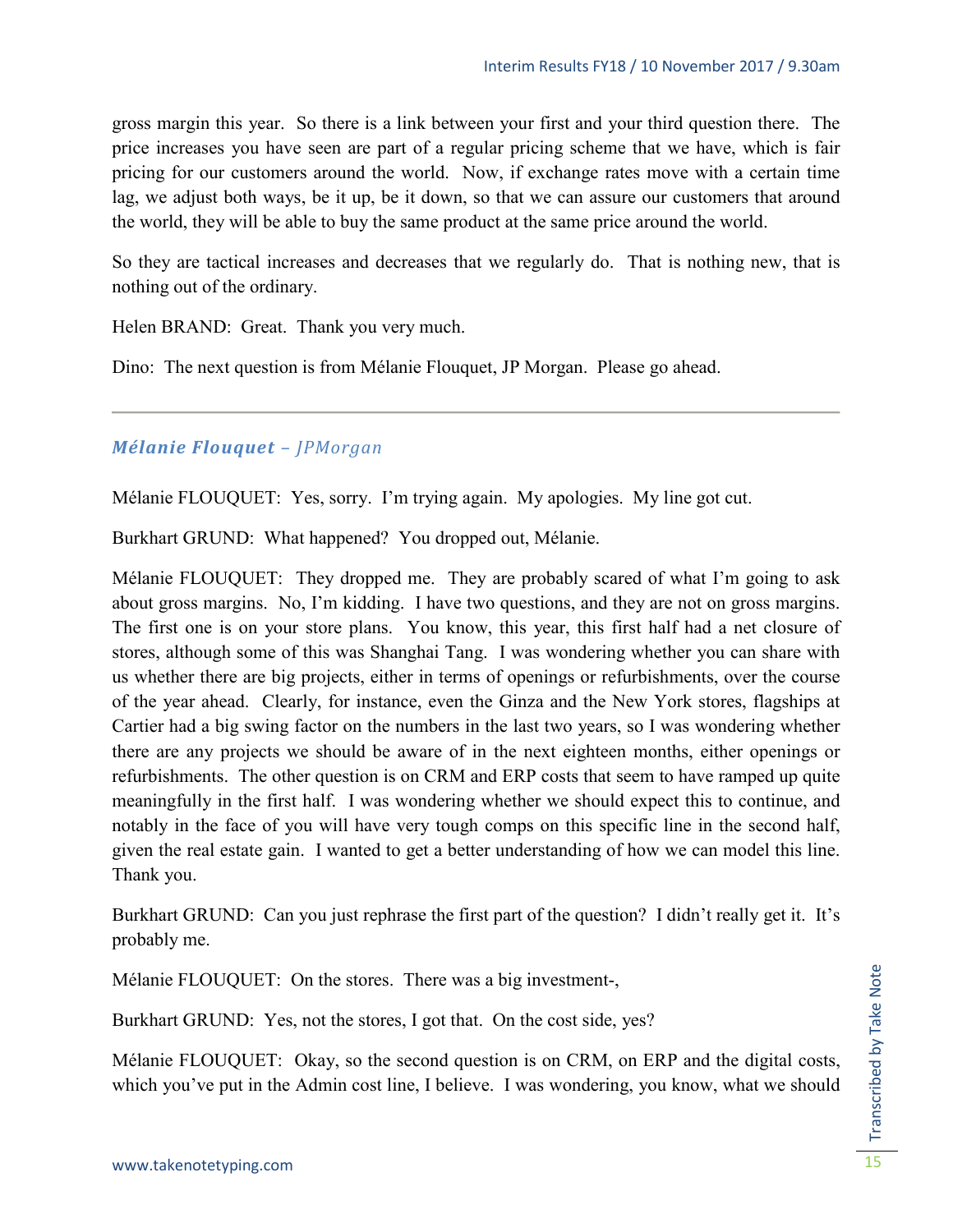expect moving forward. There was a big catch-up affecting each one. It was up 5%, you know, we didn't expect that sort of growth, 7% excluding currencies, so I was wondering what is happening, what should we expect out of this line moving forward? Do you have a lot more investments to put through in these projects?

Burkhart GRUND: Okay. Listen, on both lines, what you're trying, in a very elegant way, is to have some guidance, but let me try to help you with what I can give you. The store plans, we pointed out, in the recent past, that especially the Mansion and the Cartier flagship store reopenings as well in Ginza, and now the Van Cleef store in Ginza, Tokyo, as well, those, especially the Mansion, have been big projects, multi-year projects, and we thought it important to break that out. Apart from that, if you look what we said, that we still guide on a CAPEX number for the full year of around  $600$  million, I think that's part of the explanation. You know, we had a lower CAPEX number in the first half of the year, compared to the previous year, 3% on sales, let's say, only, but for the entire year, we remain more or less in the range of  $\epsilon$ 600 million, so I think that it's more of a timing issue than anything else. I think that is helpful for you.

On the cost side, we spoke about ERP and deployment and digital, there is a big part of that is linked to the deployment of Gemini, of our ERP, that we did for two of our Fashion & Accessories Maisons in the first half of the year. That is a big project that has come and has gone live over summer, so that is an impact you see in there, clearly. Now, for the full year, as you know, we will not guide on that.

Mélanie FLOUQUET: Just to confirm, there are no big projects we should be aware of in the next twelve to eighteen months, of the size of any magnitude like Ginza and Mansion?

Burkhart GRUND: You mean in terms of store network?

Mélanie FLOUQUET: Yes.

Burkhart GRUND: Mélanie, you know we wouldn't put that out there brand by brand, but I don't see anything, no.

Sophie CAGNARD: I can check, Mélanie. I don't think so.

Mélanie FLOUQUET: Thank you.

Sophie CAGNARD: Thank you. Next question, please.

Dino: The next question is from Mr Jon Cox of Kepler. Please go ahead.

*Jon Cox – Kepler Cheuvreux*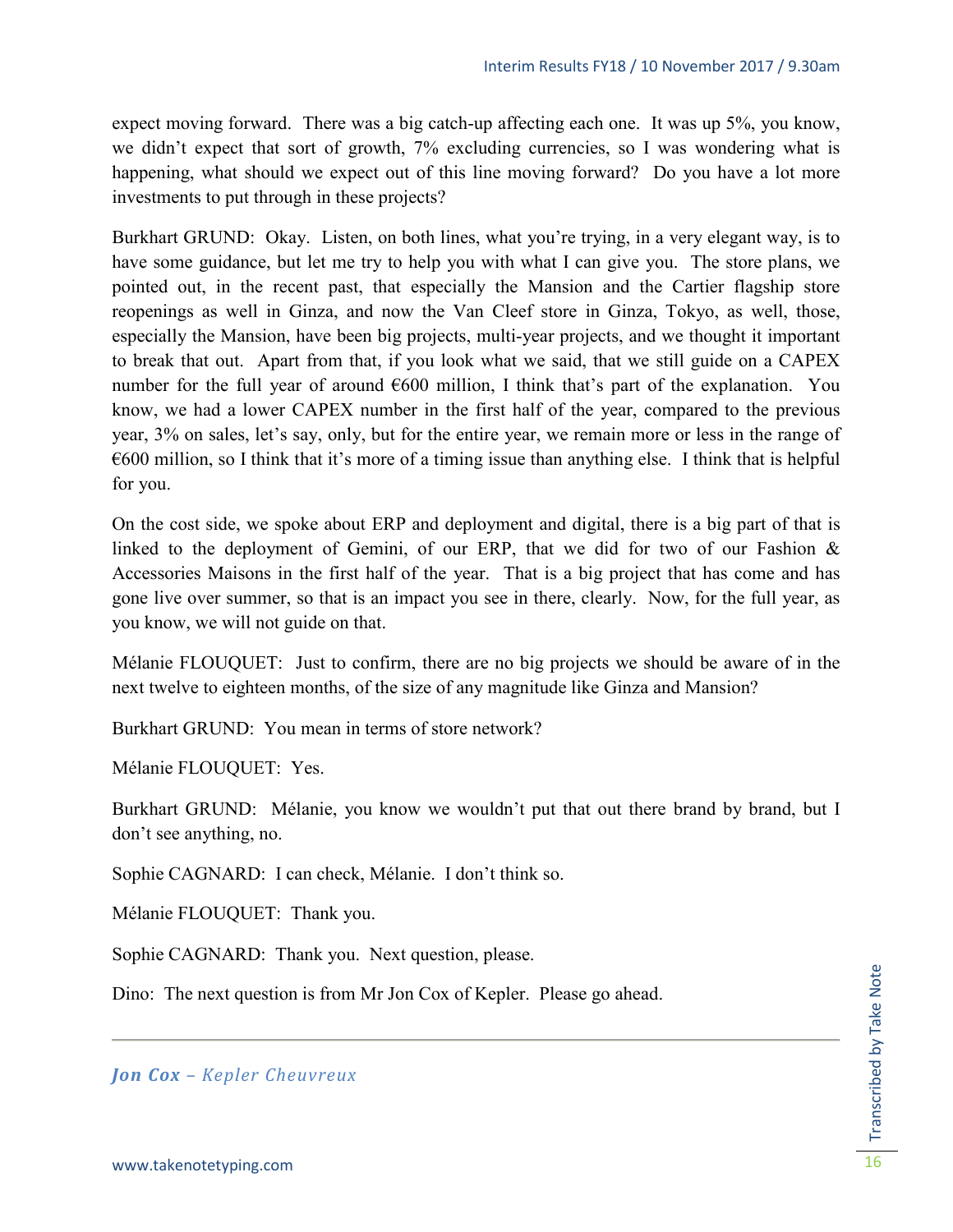Sophie CAGNARD: Hello, Jon.

Jon COX: Good morning, Sophie.

Burkhart GRUND: Morning, Jon.

Jon COX: Good morning. A couple of questions from my side. Just on the specialist watchmaking division, there was obviously a big jump in the (TC: 00:50:00) operating margin improvement there. I'm just trying to get a handle on how much of that was from buy-backs last year, and I seem to remember there wasn't very much, in the Specialist Watchmakers at least, in H1, and how much is the, as you mentioned, maybe better gross margin gains in terms of capacity for the watchmakers. The second question is actually I saw you told the press that you guys now own 7.5% of Dufry. I think the original announcement was 5%. I wonder if you can just give us a bit more granularity on that, why you've gone to 7.5%, I think originally you said you weren't going to go above 5%, and any, sort of, cooperation deals you may have with Dufry currently, any thoughts on do you need a board seat, that sort of stuff? Thanks very much.

Burkhart GRUND: Okay. First question, Specialist Watchmakers EBIT improvement or operating contribution improvement, you are right. I mean, we've had, in the one-off effects of the first half of last year, we've spoken about buy-backs, which were concentrated on Cartier and, to a very small part, on one of the Fashion & Accessories Maisons. We have had a very, very small part in one of the Specialist Watchmakers, so that is not materially impacting the contribution of the Specialist Watchmakers this year. What we have is, as you've seen, it's quite a moderate sales increase, which was clearly retail-led for the Specialist Watchmakers, so that's a positive, obviously, a positive impact on the commercial margin. We've had inventory provisions and an absorption of manufacturing costs in the first half of last year for the Specialist Watchmakers, which have not been repeated, as such, so that's a positive on the gross margin side. Then the rest is, I would say, good or adequate cost management for the current environment, which leads to quite a significant increase in the contribution to 57% growth.

Dufry, we have disclosed a 5% stake following the regulation of the SIX Swiss exchange, and that stake is at 7.5%. There's not a lot of granularity to give on that one. We increased from 5% to 7.5%, and that's where we stand. We said that, during the roadshow in the months of May and June, that we had no plans to significantly increase the stake. We are at 7.5% now. That's, I'd say, the story that is to it. The more interesting part of the story, for me, is that we have sat with the management of Dufry and our Maisons. We have worked on the business opportunities that we will now realise over the next few years. I think there's a deployment plan that has been worked out with the management, and that is an interesting part attached to that investment.

Jon COX: Just as an add-on to that, would that be mainly in the, sort of, lower-end price points like soft luxury, maybe entry-level luxury watches, or is everything on the table there, in terms of even potentially high-end jewellery, high-end watches?

Transcribed by Take Note Transcribed by Take Note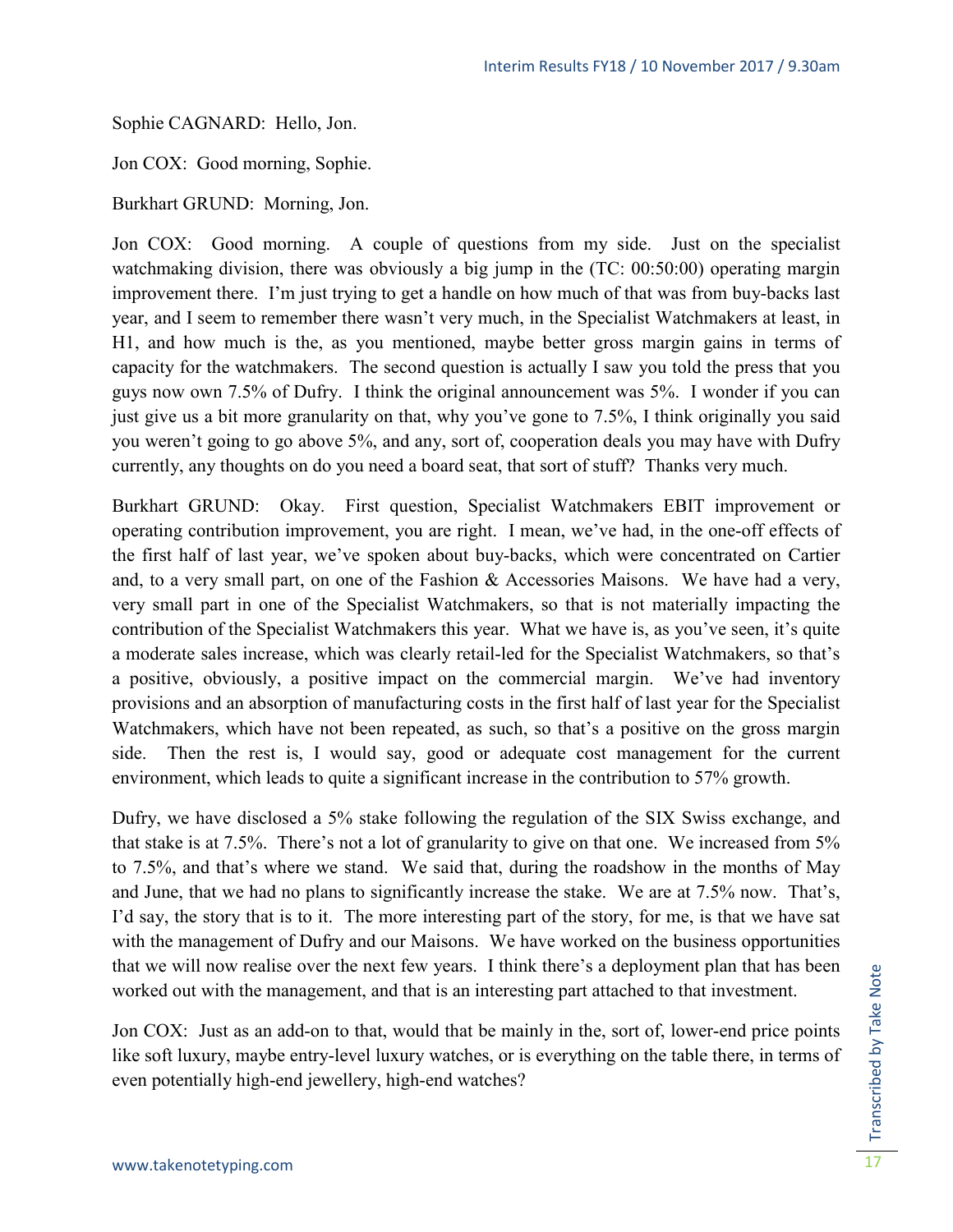Burkhart GRUND: No, I would say, if you look at our distribution, we're quite strong with our other partner, DFS. That is predominantly, I would say, in the watch and jewellery segment, and it's much more focused on an Asian footprint, which is their footprint, even though they're branching out into other geographies. Dufry has a different regional footprint, and we think there are more opportunities to be had on the Fashion, Accessories and Leather goods, small leather goods product categories, and that's what we're working on right now with them. That's the predominant part of the expansion that we envision for the future with that partner.

Jon COX: Thank you very much.

Sophie CAGNARD: Thank you, Jon. Next question, please.

Dino: The next question is from Ms Hermine De-Bentzmann from Raymond James. Please go ahead.

#### *Hermine De-Bentzmann – Raymond James*

Hermine DE-BENTZMANN: Good morning. Thank you for taking my questions.

Burkhart GRUND: Good morning.

Hermine DE-BENTZMANN: Thank you. The first one is on the month of September. It seems that you have an acceleration in the Americas and Asia Pacific, and a deceleration in Japan. Can you maybe give the reason of this acceleration, and if it's evolving in the same way in October? The next question on the tax rate, can you confirm that you expect 20% tax rate in the full year? Thank you.

Burkhart GRUND: We do not provide any specific guidance on a single month. We have done that in the past, we have stopped it, because we don't think it adds anything to the quality of analysis. One month, in our business, where we might have, from one month to the other, significant one-off effects linked to the sale of, you know, high-priced items, does distort, I think, the mid-term analysis, so we don't do that anymore. So I'm sorry, I cannot comment on the month of September. We said, as we said in the presentation, 20% tax rate, effective tax rate for the half-year, and that is the rate that we project for the full year.

Hermine DE-BENTZMANN: Okay, thank you.

Sophie CAGNARD: Thank you, Hermine. Next question, please.

Dino: The next question is from Rey Wium from Standard Bank. Please go ahead.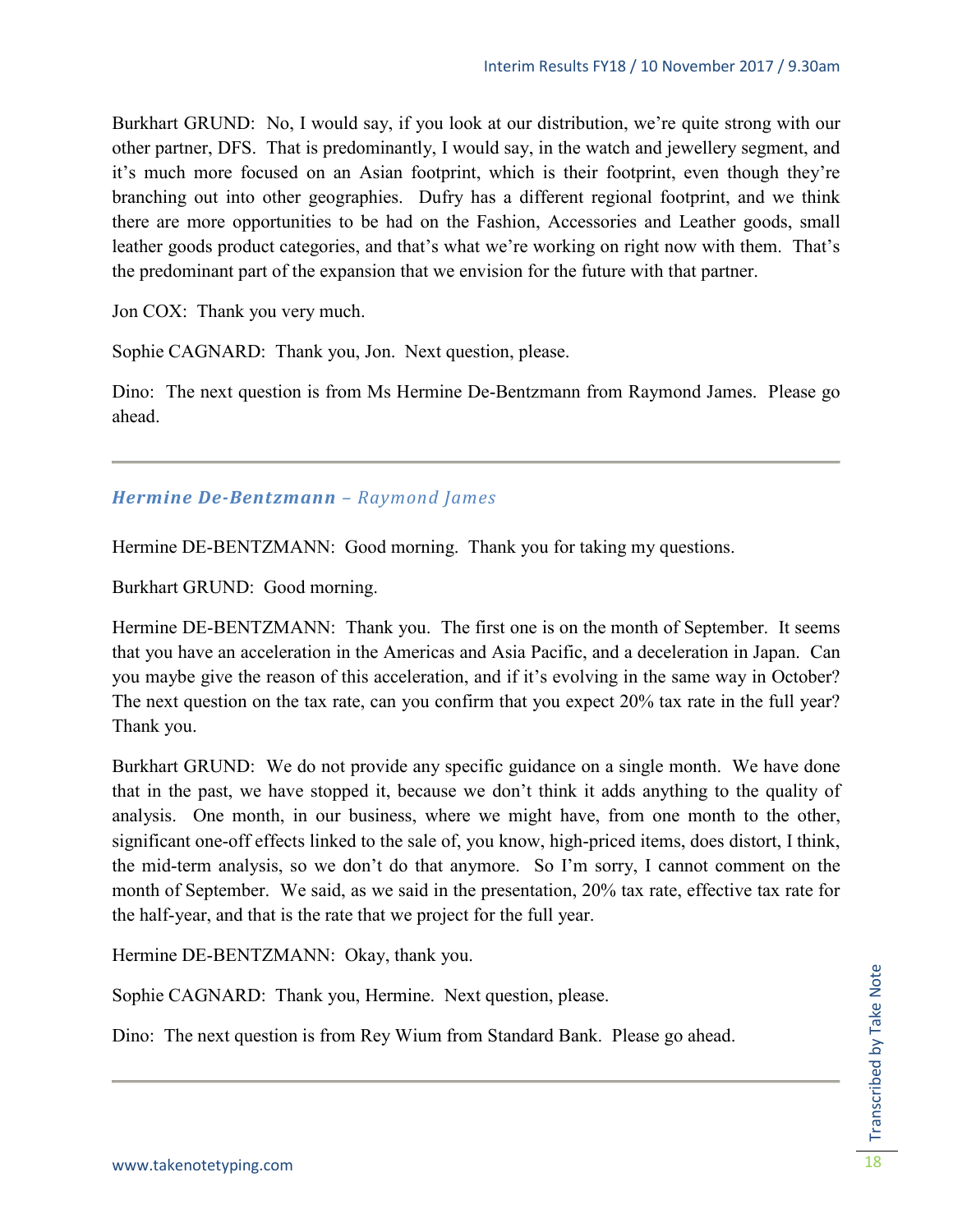#### *Rey Wium – SBG Securities*

Rey WIUM: Good morning.

Burkhart GRUND: Good morning.

Rey WIUM: Yes. Just some clarification. I just want to dive into the Other unit. If I reverse the losses and write-backs of last year, the profit actually went back from  $\epsilon$ 27 million to  $\epsilon$ 6 million, so I was just curious about what has, sort of, or where the pain has been, and if you can maybe just elaborate a little bit on that. Then just a quick clarification, obviously the inventory movement has been quite substantial. The way I work it out, we're currently sitting about 460 days. Do you see further scope to reduce the inventory days further? Thank you.

Burkhart GRUND: Okay. The first question is quite straightforward to answer. You know we have, that's what we just said during our comments, we have sold our Shanghai Tang business, and, that's a one-off that we see in that category, if you back that out, then the result is broadly in line with the previous year, when you back out the exceptional charge of last year. So we're roughly on a similar level there. The second, on the inventory side, we have reduced, as you see, from 24-month cost of sales last year to about 20 months this year. This has been obviously helped by, I would say, the healthy growth in watches and jewellery. We believe it's a good level of inventory around that level, and you know, I would not guide on anything different going forward.

Rey WIUM: Just quickly in the cash flow statement, disposal of subsidiaries, there was a payment of €14 million, so does that also relate to Shanghai Tang?

Burkhart GRUND: Broadly speaking, yes.

Rey WIUM: Okay, thank you.

Sophie CAGNARD: Thank you, Rey. Next question, please.

Dino: Next question from Rogerio Fujimori of RBC. Please go ahead.

#### *Rogerio Fujimori – RBC Capital Markets*

Rogerio FUJIMORI: Hello.

Burkhart GRUND: Good morning.

Rogerio FUJIMORI: Good morning. Could you please let us know or give us an idea of how much retail accounts out of your total watch business, or please, how much it represents out of Cartier watches or Specialist Watchmakers? This would help us a lot. Given your continued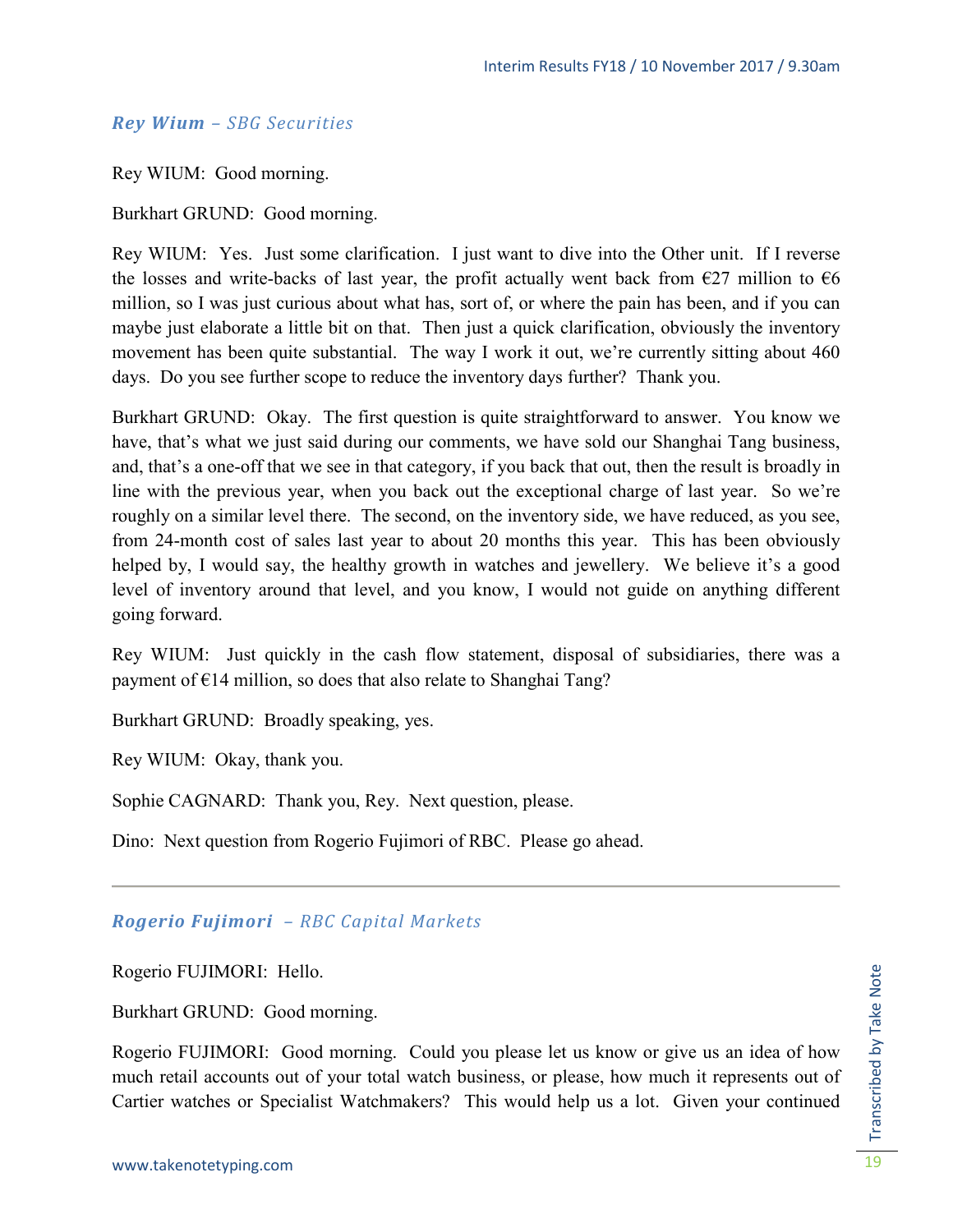success in jewellery for Cartier and Van Cleef, I was just wondering if you could update us on progress in developing Piaget, your third jewellery pillar? Thank you.

Burkhart GRUND: Okay, on the first one, we don't really break that out. What we've seen over the first half-year is that (TC: 01:00:00) the retail share is 59% of Group sales, slightly up on 58% last year for the same period, and at 60% for the full year of last year. So obviously with the, I'd say, mechanical effect of the inventory buy-backs, both last year and then the rebound, but it's a mechanical rebound, this year on wholesale sales, we're broadly more or less at the same range. We wouldn't break that out for Cartier or for the Specialist Watchmakers individually. Excuse me. What was the second question?

Burkhart GRUND: It was about Piaget. Yes, Piaget, sorry. Piaget has, and we also point out that the strength of jewellery comes from Cartier, Van Cleef & Arpels and Piaget at the same time, so Piaget jewellery sales have, for some years now, increased their share in the sales of the overall sales of Piaget, and have been growing quite healthily, double digit, for this period. So there is strong progress both on the, I would say, entry price or welcoming jewellery collections, as well as high jewellery collections at Piaget.

Rogerio FUJIMORI: Right, thank you.

Sophie CAGNARD: Thank you, Rogerio. Next question, please.

Dino: Next question from Luca Solca, Exane BNP Paribas. Please go ahead. Mr Solca, your line is open.

Sophie CAGNARD: He might have gone, or a problem with connection.

Dino: We will take the next question from Elena Mariani, Morgan Stanley. Please go ahead.

#### *Elena Mariani – Morgan Stanley*

Elena MARIANI: Hi. Good morning. Two questions from me as well. The first one on your comments to the press with regards to current trading. I think you've mentioned that you've seen strength in jewellery continuing in the recent months. I was wondering whether you could share with us some more details around that, in particular, which product lines within Cartier have performed well, if you can. Linked to this one, still part of the first question, you have written, in your statement, a pretty cautious message on the second half of the year. Can I just confirm that this is just related to the fact that on a reported basis, we're obviously going to see a much smaller growth rate, but it's not related, basically, to the underlying trend, but it's just making reference to reported growth? My second question, going back to your comments around distribution earlier in the call, it's very clear, what you've mentioned about your wholesale partners, and the fact that you don't want to actively manage a store closure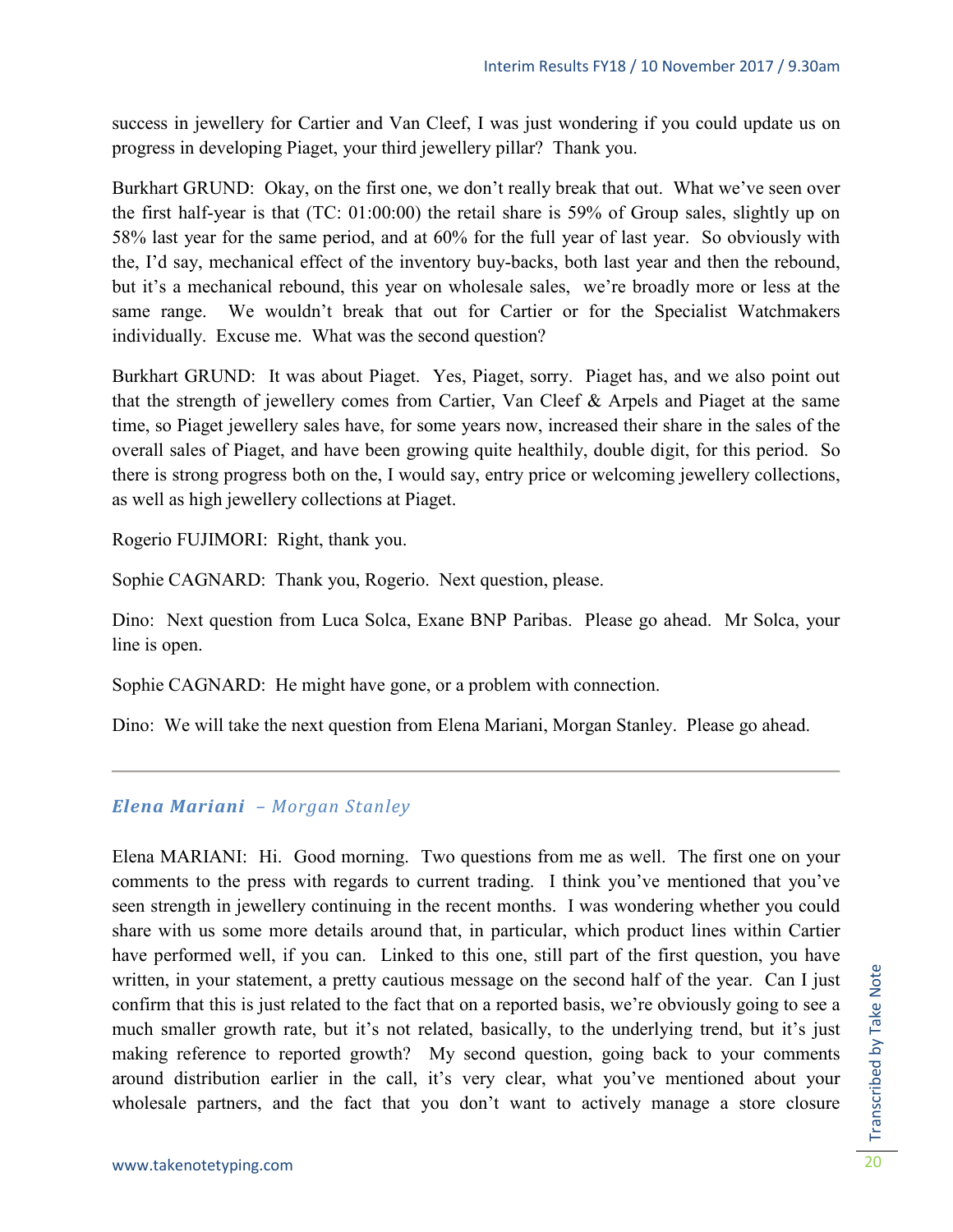programme. Can you comment on how your approach to wholesale distribution is changing, in particular with regards to how you effectively manage your network of third-party partners and your sell-in? If there's anything that you could share on this point, in terms of how your approach is changing, that would be great. Thank you.

Burkhart GRUND: Okay. Yes, jewellery, we've said jewellery, if we look at the bigger picture, jewellery sales, which, you know, predominantly are with Cartier, Van Cleef & Arpels and, as mentioned, Piaget, they are in the context of a jewellery market which, if you look at estimations from industry sources, the market is estimated to grow low single digits currently. It's difficult to say, because it's a market where the unbranded piece is much bigger than the branded piece or the branded share. We would say there is an underlying growth dynamic in the market for the branded part, and I formulate that very cautiously, which, over the long term, seems to be taking 1% of share per year. I'm saying that cautiously, because it's really difficult to come to reliable data on that. There is a fundamental positive dynamic for branded jewellery taking over share from unbranded jewellery, so we benefit from that, especially when we have some of the best names in the industry, you know, in the Group meaning Cartier and Van Cleef.

So if you look at that, there is an underlying strength or growth strength in jewellery sales, both on the very high end, meaning the high jewellery business, and the mid-price and the entry-price segment today for the Jewellery Maisons or for the jewellery part of our sales in the Group, which I must remind you, are 39% of overall sales. That tends to be overlooked at times, with the strong focus on 41% watch share in the Group sales that we have. I would leave it at that. There's an underlying, continued growth dynamic across all the Jewellery Maisons and across the price points. Your second question, yes, we referred to reported growth. We found it was important to point that out, especially because we have had, in the second half of the year, I mean, in the first half of this year, a positive rebound, linked to more a mechanical effect, comparing to the buy-back impact and the exceptional one-off items of  $E$ 249 million in the first half of last year. Then if we look at the second half of the year, last year, we had the sale of the Paris real estate portfolio, with an exceptional one-off gain, pre-tax gain, of  $E178$  million, and we had a normalising business, which started in the second half of the last year.

So just to point out, reported growth in the first half of last year was much lower, given exceptional one-offs; this year, much higher, in reference also to exceptional one-offs of the previous year's period, and for the second half of the year, we have started to grow again, previous year. So we will be running up into stronger comparables and we have had an exceptional gain as well on real estate sales of the previous year. So yes, that reports the reported growth. On the watch wholesale distribution, well, some elements of context, or referring to your question, well, what has changed and where is our approach changing? I would say if we look at the watch trade and what is happening in the industry, there are two things that we focus on. The first one is there is a consolidation trend in the industry, where we see, as I said before, some of the smaller players exiting the market. Honestly, it's a tough place out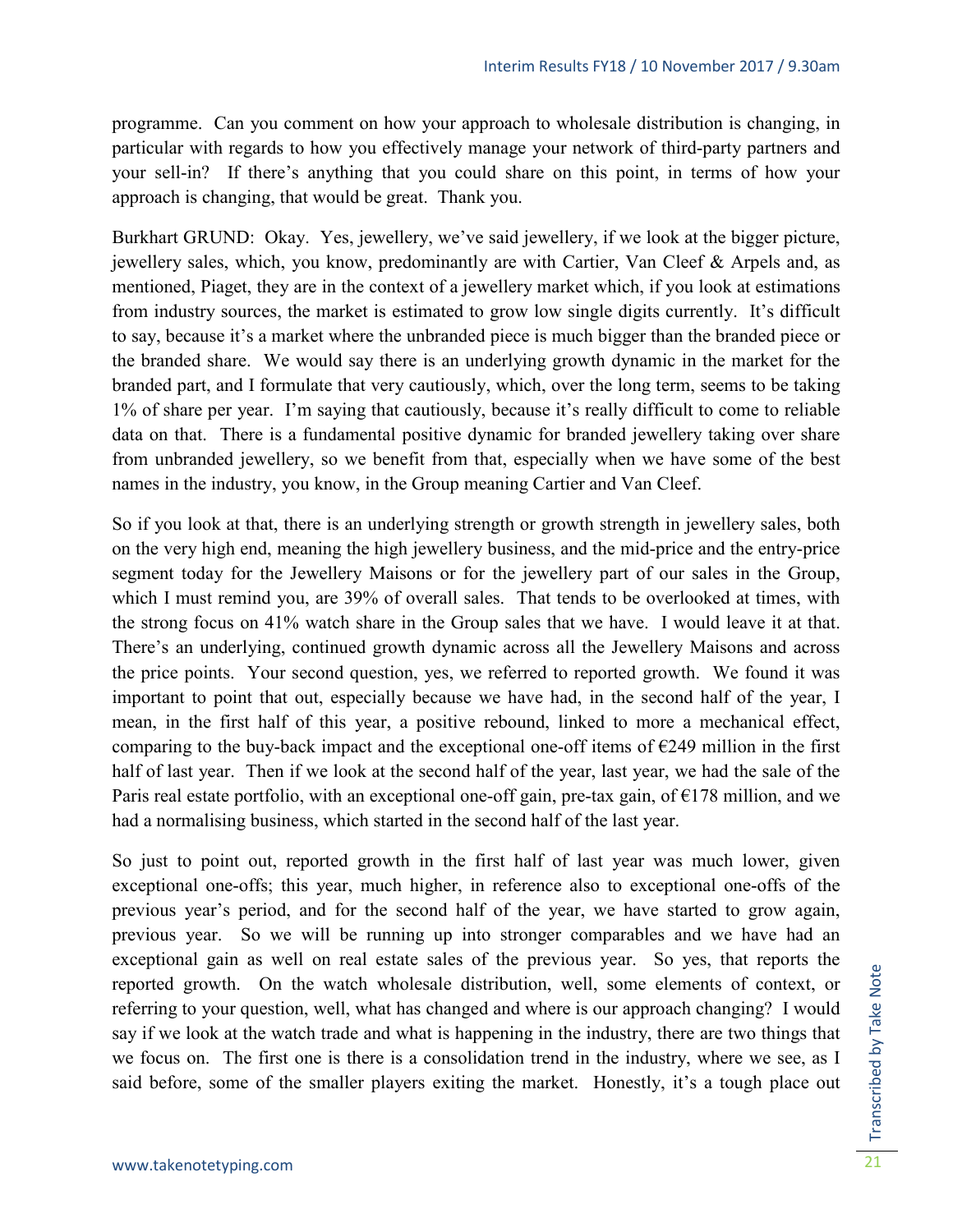there, especially when you're disrupted by the digital side of the business. We see the bigger players consolidating, sometimes with the help of private equity capital which is coming in.

So if we look at our major partners, they are consolidating and trying to expand their share of the overall market. As a consequence, we are in the process of shaping up as well, by putting in place, well, one could say a key account management approach, so that across the brands of the Specialist Watchmakers, plus Cartier, plus Montblanc, we have a more coordinated approach, so that we can better lever the strength of our Maisons with these big wholesale partners. So we're focusing on key account management there, and then I would say the second point of focus is the inventory situation in the market, where we, as a response, clearly focused on managing sell-in so that it's below sell-out, so that over time, watch inventories should trend downward.

Elena MARIANI: Thank you very much. Thank you.

Sophie CAGNARD: Next question, please.

Dino: We will try again with Mr Luca Solca, Exane BNP Paribas. Please go ahead.

#### *Luca SOLCA – Exane BNP Paribas*

Luca SOLCA: Yes, good morning, Sophie, good morning, Burkhart. Sorry about the technical difficulties.

Burkhart GRUND: Luca, you dropped out there.

Luca SOLCA: No, I was on mute. Anyway, I think you clarified on wholesale distribution. I was just wondering what you see as the priorities for your incoming Chief Digital Officer, and how you see the opportunity for e-commerce, considering that some of the brands, (TC: 01:10:00) especially in the Specialist Watchmakers area, are currently discounted on the Internet? I look at Chrono24, for example, and we see that a number of brands there, including Piaget or Jaeger-LeCoultre, get discounted, presumably by multi-brand watch retailers trying to reduce their inventory position. It does seem that the approach to wholesale and the approach to e-commerce have to go hand-in-hand, so I wonder what your thoughts and what your priorities are on this area. Then secondly, if you see that your position in YOOX Net-A-Porter is-,

Burkhart GRUND: That's already two questions.

Luca SOLCA: Oh I've already had two. Okay, fair enough.

Burkhart GRUND: Yes, I mean, just a clarification, it's not a CDO coming in, it's a CTO coming in, a Chief Technology Officer, which he will, in his portfolio, have the broader scope, meaning if you make it simple, the ERP and the digital, so these two pieces will be in his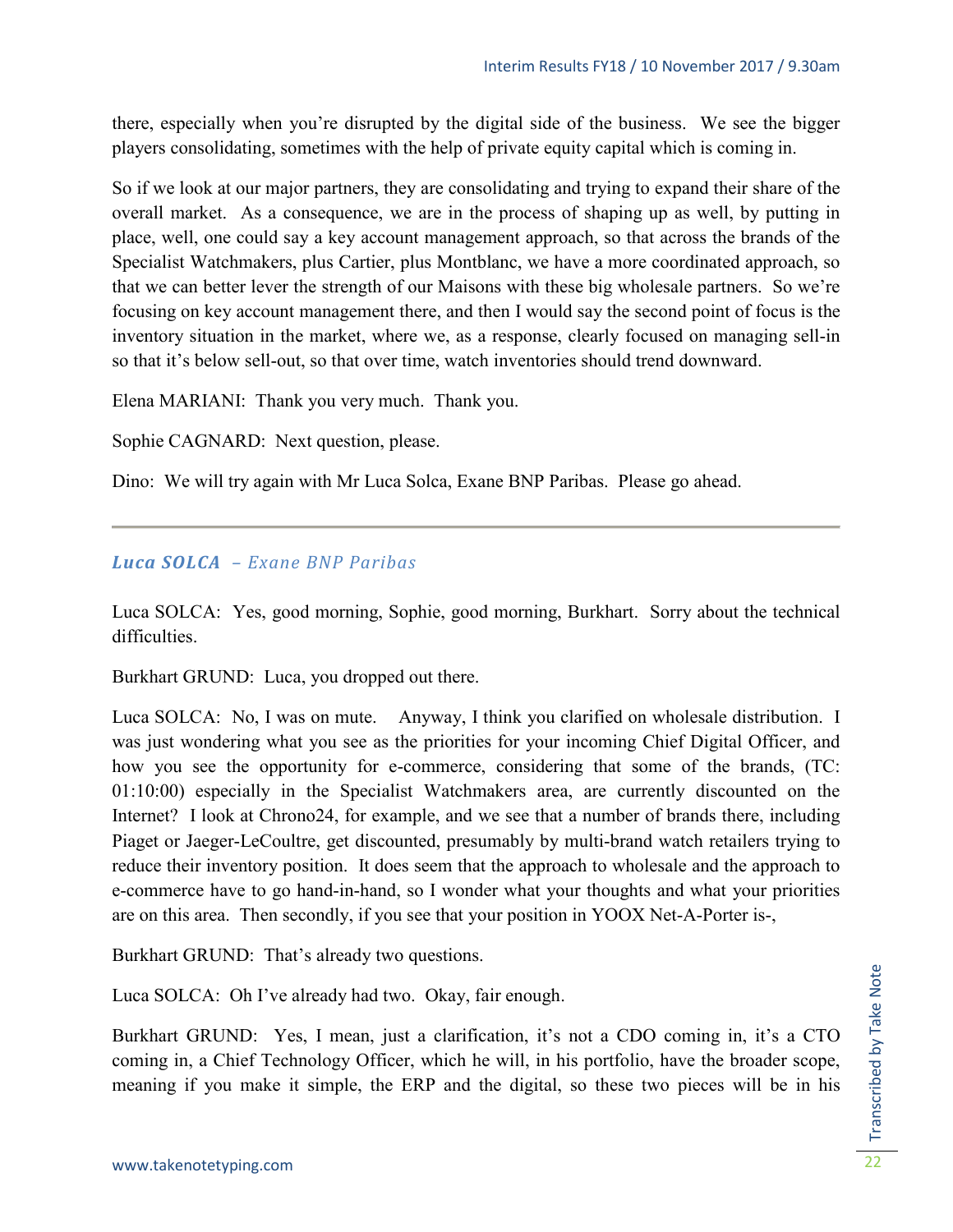portfolio. It's important to stress that, because the scope and the function of these two technological arenas are very different. You could say it's the core system and the front end to the customer that he will take over on the technological side here. That goes hand-in-hand with what are the digital opportunities? I think especially with a focus on the Specialist Watchmakers that you were mentioning, I think if you look at the-, I mean, we've been doing e-commerce in the Group by building our capabilities first starting in the Americas, in the US, then moving to Europe and then into Asia, and now pushing out into Southeast Asia, so we're consistently building that up. If we look at the portfolio or if we look at our brands, one could say that there are some leaders and some laggers in terms of taking up this digital or e-commerce opportunity.

I would say the Maisons which have traditionally a very strong retail focus, meaning the Jewellery Maisons and then also, for example, Montblanc, they are much closer to understanding the customer needs. They understood very early that there's an opportunity to connect with their customers also through e-commerce, and that's why they're leading in this field. If you look at, for example, a jewellery brand or Montblanc, and if you take the size of the e-commerce business, for example, in the US, that is probably number four, number five in the network, if you take that as a freestanding boutique. So there's significant potential in there. Montblanc, in most of the markets where it is, it's even higher up. Sometimes the e-commerce boutique is the strongest boutique in the network, obviously also because the price points for Montblanc are more favourable for an e-commerce distribution. So I would say there are some advanced Maisons in there if you look at the e-commerce side.

The watch brands, historically, or let's say in the recent past, have been more of a laggard, which has a very simple reason, that in the last five years, they've have been busy building an internally owned store network, retail boutiques, which already, if you are more coming from a traditional wholesale-oriented business model, has been a challenge. Basically, you have to learn to work directly with your customers, instead of through an intermediary, and they only have recently started to seriously look at the e-commerce part of it. So I would say the opportunities are clear. They lie in the Specialist Watchmakers scaling up on e-commerce.

Luca SOLCA: Thank you very much indeed.

Sophie CAGNARD: Thank you, Luca. Next question, please.

Dino: The next question is from Antoine Belge of HSBC. Please go ahead.

#### *Antoine Belge – HSBC*

Antoine BELGE: Yes, hi, good morning. It's Antoine at HSBC.

Burkhart GRUND: Morning, Antoine.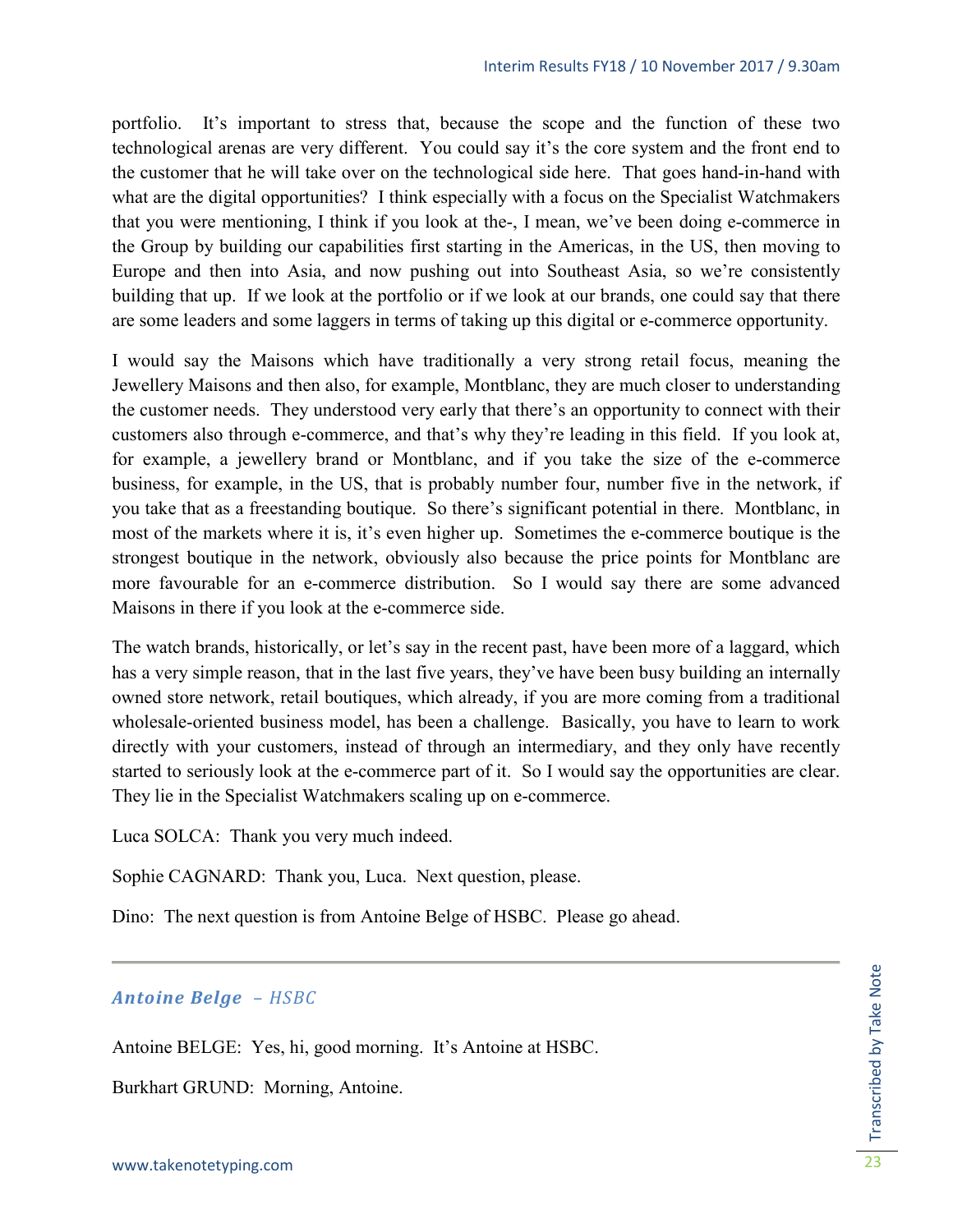Antoine BELGE: Two questions. Actually, I think you made a very interesting comment about that potential disruption, and even more than potential, it seems to be certain now, but more focusing on wholesale, and I'm going to play a bit the devil's advocate there. Is there a risk that, I don't know, you would end up having to close, I don't know, 5% or 10% of your own store network in the next, I don't know, five or 10 years if that disruption is not just linked to wholesale? Then I noticed that in the communication, expenses were flat in H1. Was there any question of, sort of, timing of expenses phasing differently from previous years?

Burkhart GRUND: Okay, thank you, Antoine, for the questions. Digital disruption and retail, that is the question you're asking, right?

Antoine BELGE: Yes.

Burkhart GRUND: I think it is something that we're following quite closely. Obviously, today, I would say the focus is clearly on managing the wholesale business or the watch wholesale business specifically through this difficult phase. As I said before, it's not an easy situation for some of our watch partners out there, who are being seriously disrupted. The outcome is not, and I'm referring to the wholesale channel, the outcome is, today, quite frankly, not clear who is going to survive and who is also, of the players that start to go, today, scaling up themselves the e-commerce capabilities, the picture is quite unclear. There are a lot of initiatives out there. There are the e-commerce pure-players, there are the traditional retailers that built e-commerce capabilities, some better than others, and the final outcome on that side is not clear yet. We're trying to also find our way there, knowing that we already have an e-commerce capability on our own. Now, will that have an impact, over time, on retail? Possibly. We're monitoring that. We don't see it yet, but I would say that that goes into a generalised monitoring of our retail network.

We look at the store profitability, the store productivity, and we see also elements of the, let's say, omnichannel sales experience spilling over into boutiques, meaning a customer who buys online comes to a boutique to have it serviced, a watch, for example. That offers also interesting, let's say, customer relationship perspectives, because we might be able to capture this customer that we have not seen before because he bought on e-commerce, not necessarily with our own store, and we might be able to lever on that opportunity when he comes to the boutique to have his watch serviced. So it's an open question, I would say, but as the build-up of a distribution network of directly operated stores takes time, as I said, the Specialist Watchmakers have been scaling up for five years now, I think we will probably also see trends in both directions going forward that will play out in the mid-term. Short term, we don't see it. Mid-term, who knows? Depends, you know, on what the overall impact on the industry will be.

Sophie CAGNARD: There was a question on A&P, whether it's phasing or not.

Burkhart GRUND: Yes, A&P, it's phasing. We traditionally have a bigger part of spend in the second half of the year. It's phasing, but apart from that, we're quite comfortable with this level.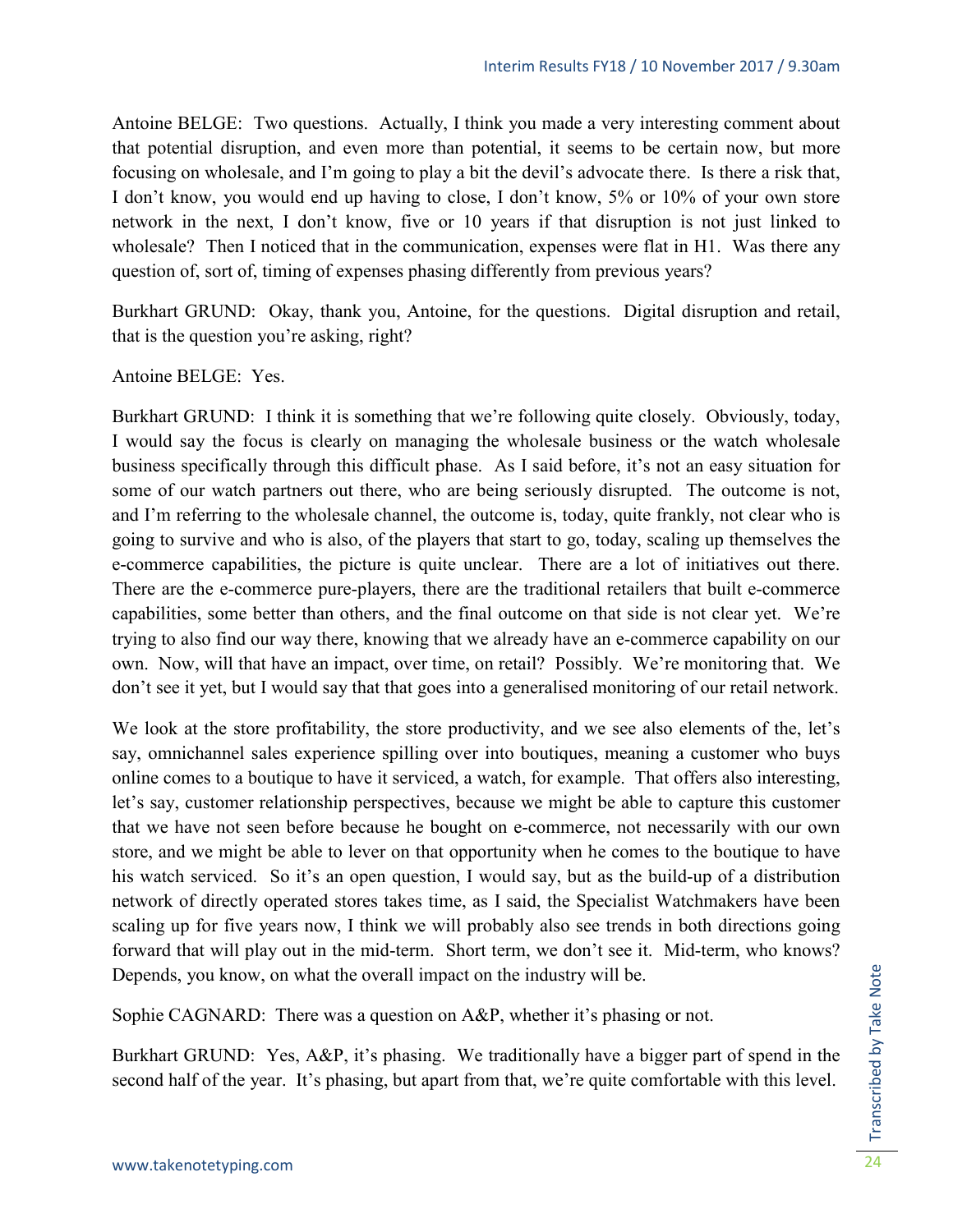Antoine BELGE: Yes. Sorry, just to make sure I understand, so when you say you're comfortable, is it with a flat evolution, or more with the, sort of, having a flat ratio as a percentage of sales over the full year compared, maybe, to last year, taking into consideration that maybe a yearly evolution is more meaningful than just a half-year evolution?

Burkhart GRUND: Yes, but a yearly evolution would provide guidance, which I'm not going to give. I'm saying I'm quite comfortable with 8.6% as of 30 September.

Antoine BELGE: Alright, okay. (TC: 01:20:00)

Sophie CAGNARD: Okay, Antoine. Thank you. Next question, please.

Dino: The next question from Mario Ortelli of Bernstein. Please go ahead.

#### *Mario Ortelli – Sandford C Bernstein*

Mario ORTELLI: Good morning, Sophie, good morning, Burkhart.

Burkhart GRUND: Morning, Mario.

Mario ORTELLI: The first question, if I may, on online. In the markets in which your Maisons have got a significant mass, a significant critical mass online, I think about, for example, Montblanc and Cartier in the US, the profitability of online sales is higher than the ones of the retail shops. Do you think that going forward, where considering the development of the online channel, the profitability of sales online for your brands will be more profitable than in the retail stores? The second question is about leather goods. Nowadays, it's just 7% of the total business of the Group, but you have invested, building up operating facilities in Florence, some of your brands like Montblanc have developed leather goods very successfully, part of the relaunch of Dunhill is focused on leather goods. Should we think that you will invest more in leather goods, and brands like Cartier will try to develop more of the leather goods? Many years ago, it was an important part of the business, then was discontinued or resized down.

Burkhart GRUND: Okay. Mario, the first question, the profitability of the online channel, I'm not going to answer that question, because I think you can answer the question yourself.

Mario ORTELLI: Help me.

Burkhart GRUND: If you have an operation, let's say an e-commerce operation that you embed in an existing distribution centre, you add a call centre and the technology behind, and that is scalable, I think that that is an answer, compared to building a retail network store by store, with fixed-cost commitment in lease and CAPEX depreciation. Does that give enough elements of context to answer that question?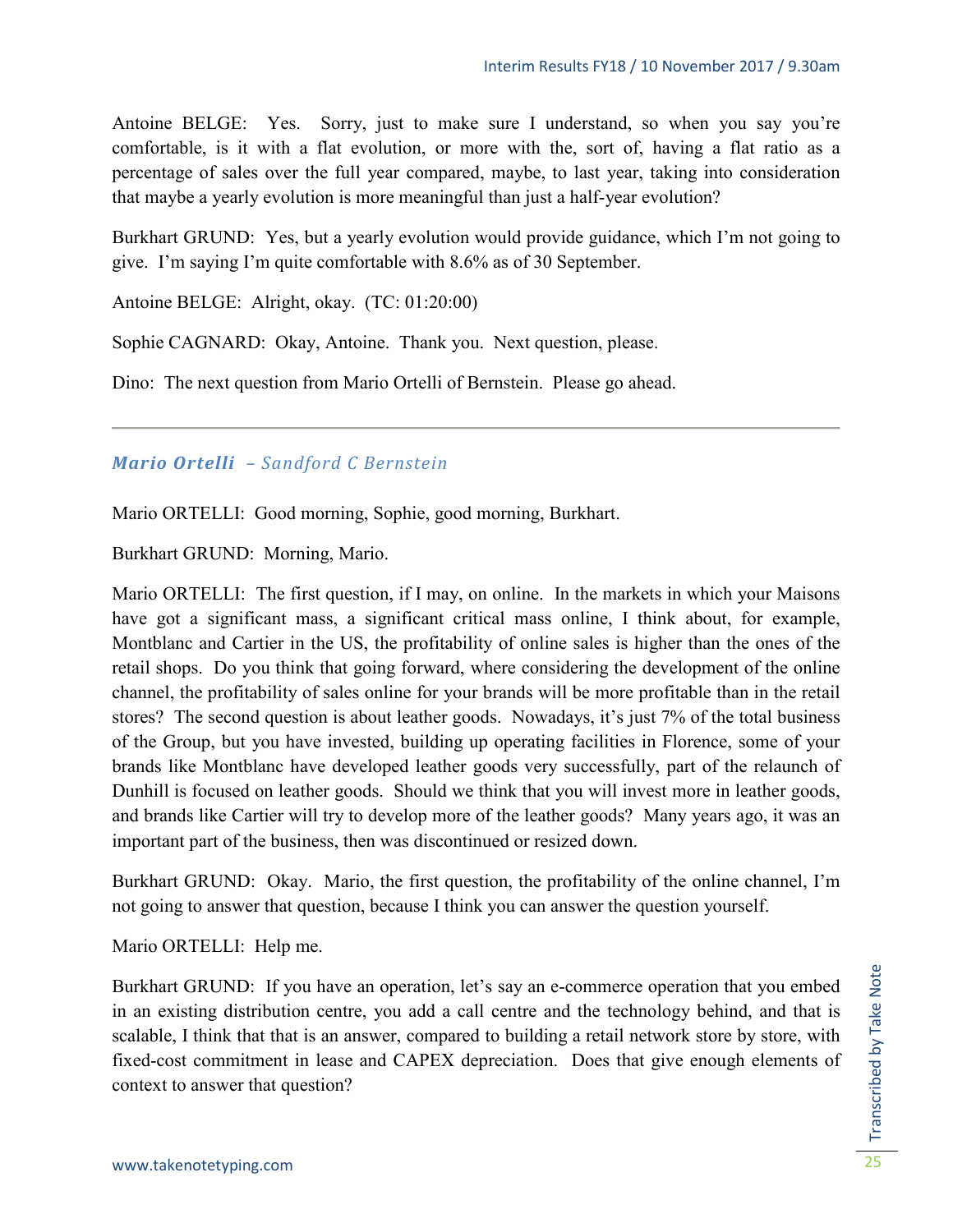Mario ORTELLI: Let's make, in a different way, the question. In your forecast, in your threeyear plan, do you have margin expansion of some brands, given this shift from traditional distribution to online, and can you give us an idea of how much can be relevant?

Burkhart GRUND: Well, if you have the three-year plan, I would be glad to have it, but you know, I don't give guidance for the remainder of the year, how would I give guidance for the three years to come? Let us probably go to the second question, the leather goods. We have not been very good, I would say, on the soft side of business, or the soft side of the business model, meaning Fashion & Accessories Maisons, leather goods, in the past. We've come to the realisation, through a success story that we've had with Montblanc, that there is a supply chain model that is very different from the one in which we excel, which is jewellery and watches. Jewellery and watches are a relatively small number of units, high-value items that, you know, have a specific sourcing and distribution necessity, and we manage that very well. As opposed to that, soft goods, especially leather goods, require a totally different supply chain set-up, and that is not only sourcing or manufacturing, subcontracting, but that is also demand planning, talking about several collections a year for fashion, a larger number of SKUs that change more quickly, etc, etc, etc.

We have traditionally not been very good in that. Montblanc has made it a success, through a leather hub that they built in Florence, where they have integrated all these capabilities and capacities. We have come to the realisation that if we scale that up, we can have a good starting point to explore leather goods opportunities that we have for some of the Maisons of the Group. Montblanc is strong in leather, Chloé is strong in leather already. Dunhill used to be strong in leather in the past. Cartier used to have a significant leather and small leather goods business, you know, gifting and all that, perfect product for that, from which they walked away, in large part also because the success of jewellery and watches has been so strong over the recent decades. Cartier is looking into going back into that part of the business and that part of the market, and for that, we need scalability, we need the development capacities, and that we are actively building right now, by extending the Montblanc leather hub into a Richemont operation that all the other brands can benefit from.

So yes, we think there are significant opportunities in leather goods, but before we really, really lever that up on the product development side, we need to have the supply chain capabilities, and we're building that up now.

Mario ORTELLI: Thank you very much. Very kind of you.

Sophie CAGNARD: Thank you, Mario. Next question.

Dino: The next question is from Mr John Guy of MainFirst. Please go ahead.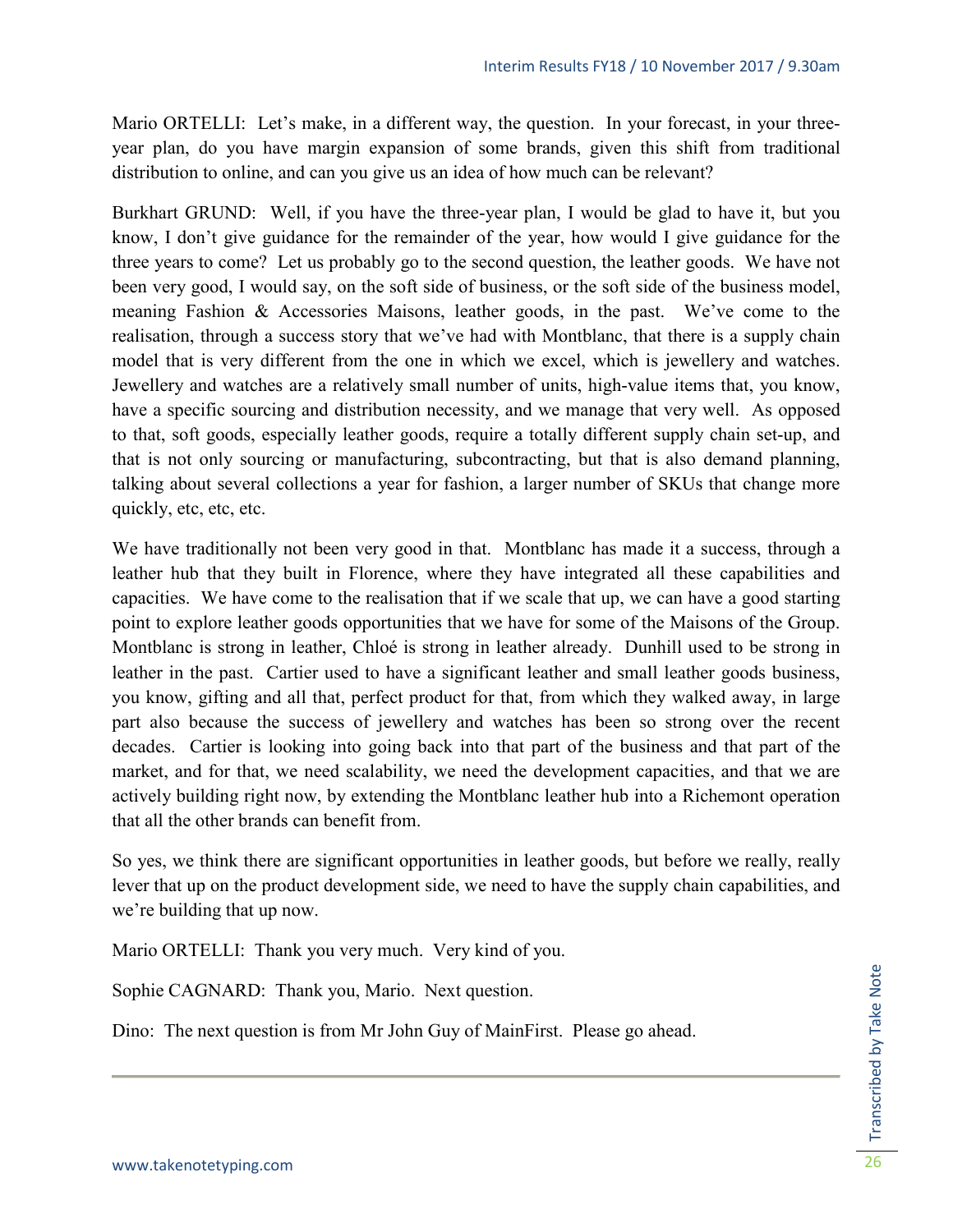#### *John Guy – MainFirst Bank AG*

John GUY: Thanks very much. Good morning, Burkhart and Sophie. Two questions, please.

Burkhart GRUND: Morning, John.

John GUY: Thanks. My first one is on Jewellery Maisons. When we look at the underlying margin, having stripped out the buy-backs and so on from last year, it looked like there was an underlying decline of around 70 basis points, so you know, all the leverage has effectively come through from the watchmakers, up around 590 basis points on an underlying basis. Within jewellery, what caused the deleverage? Were there any additional expenses or investments over the half on an underlying basis? That's my first question.

Burkhart GRUND: Okay, let me answer that quickly. There is no deleveraging on the jewellery side. If we strip out the effect, the exceptional impact or effect of last year, we are broadly in line with this year's level.

John GUY: Okay, just on that, it looked like there was as 70-basis points change. I think it was 31.7% last year, but I guess, broadly neutral.

Burkhart GRUND: No, no, no, I mean, neutral.

John GUY: Okay. Okay, great. Thanks for the clarification on that. My second question is just around gross margin. The 190 basis points that we've seen in the first half, the inventory impact, I think, was 150, and you mentioned FX was down 20 basis points for this first half of the year, so is it fair to assume that the bulk has just been around price mix? You mentioned that steel had clearly had a positive impact at the margin in terms of the SKU reductions in some areas, I think within Cartier. Has there been a meaningful impact there, or is there more to come? Thank you.

Burkhart GRUND: No, I would say, once again, on the price mix between different collections, you know, it does not really make a big difference to us. What does make a difference in the short term, apart from what I said, the inventory provisions and the manufacturing cost absorption, which are the bulk of the 190 basis points there, is the geographical mix of our sales, you know, because you have duties and all that. So that, when in the shift from one region to the other, that impacts over the mid-term, clearly, but that, once again, is a minor effect.

John GUY: Okay, great. Thank you very much.

Sophie CAGNARD: Thank you, John.

Burkhart GRUND: Thank you.

Sophie CAGNARD: We've got time to take maybe questions from two more analysts, yes? The next one, please.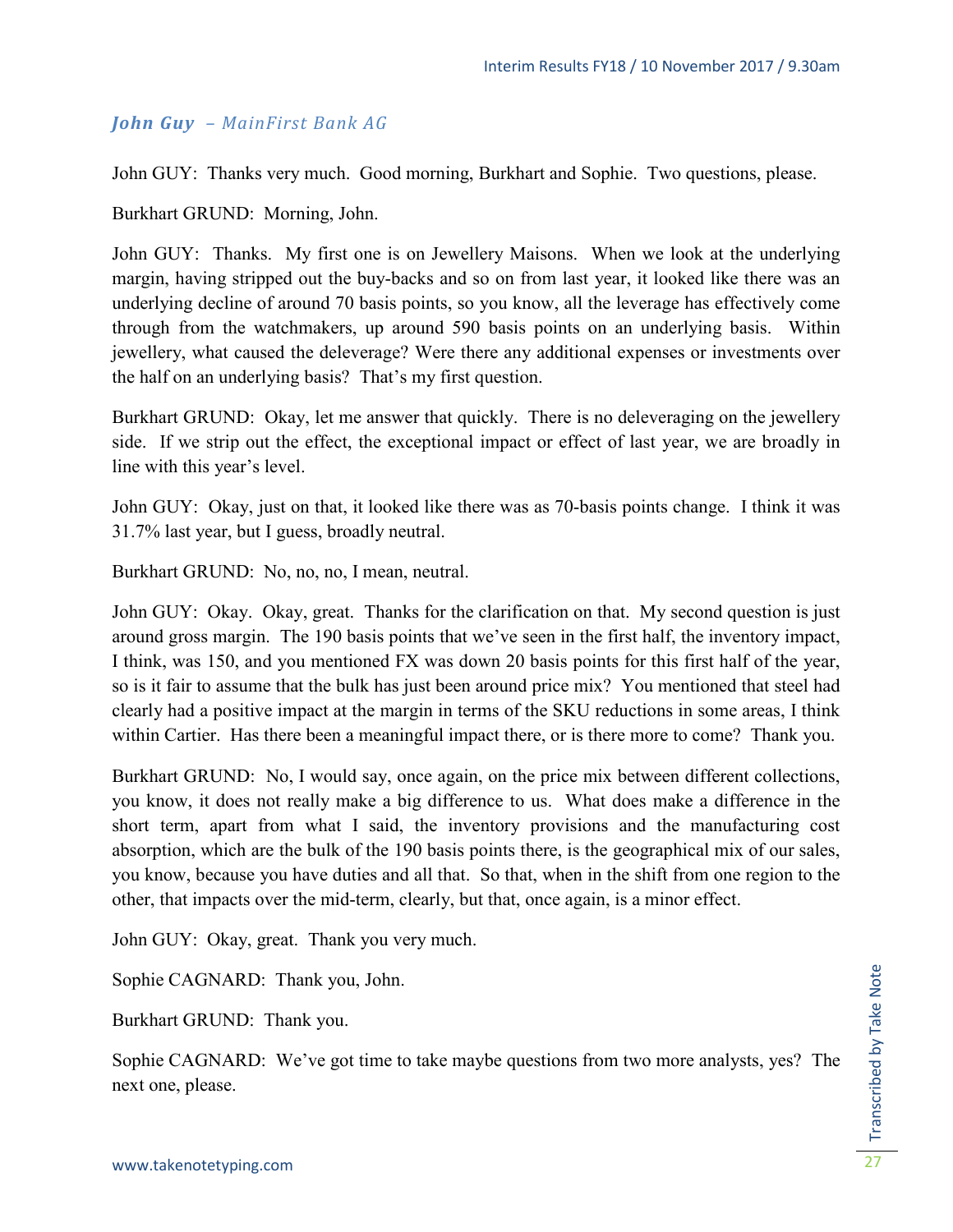Dino: The next question is from Francesca Di Pasquantonio of Deutsche Bank. Please go ahead.

#### *Francesca Di Pasquantonio – Deutsche Bank*

Francesca DI PASQUANTONIO: Yes, hi. Good morning.

Burkhart GRUND: Francesca, good morning.

Francesca DI PASQUANTONIO: Yes, good morning. I have two questions. The first is on Cartier. I have seen in the presentation that a few of the new watches have just been launched in September, and I would like clarification, was it a launch across channels, or initially in your own retail network, and the wholesale rollout is going to come in the second (TC: 01:30:00) half. The second question that I have is Piaget, and it's a bit more longer term. As you are developing the jewellery offering for Piaget and, you know, quite successfully, are you planning around an increase in the footprint of Piaget, and maybe of the average size of the stores? Then a third, if I may, I have noticed you have Serapian listed in the Others. When did that happen? Thank you. Bye.

Sophie CAGNARD: That is three questions

Burkhart GRUND: No, Francesca can have three, that will make everybody else jealous. Okay, Cartier, honestly, I'm just a humble finance guy. I don't know about that launch. You're referring to which launch of Cartier?

Francesca DI PASQUANTONIO: To the watch launches, so in your slides, you list the product launches for Cartier, and Ballon Bleu steel and diamonds, Tank Américaine and Française, and Ronde Solo, they are listed as September launches.

Sophie CAGNARD: Yes, that's right. They have not really impacted the numbers yet.

Francesca DI PASQUANTONIO: Okay. That's what I wanted to clarify.

Burkhart GRUND: Okay, good. So that's settled without me giving an answer. Piaget, okay. Just a bit of context, Piaget has been focusing, over the last decade, strongly on building a watch business in Asia, and in recent years, they have started focusing on the jewellery side, because you know, and we've said it for some time now, there are significant growth opportunities for Piaget, who, in the past, has been quite strong in jewellery already. So there's a heritage there, and people clearly recognise that, and I think that, in part, also explains the recent success and the strong growth of the jewellery business in Piaget. The question arises, will there be an increase in footprint or in size of the boutiques? I would say the first step that we're looking at right now, and that the Piaget management is concentrating on, is looking at the store concept, which is clearly, today, probably too watch-oriented, and probably male watch-oriented, for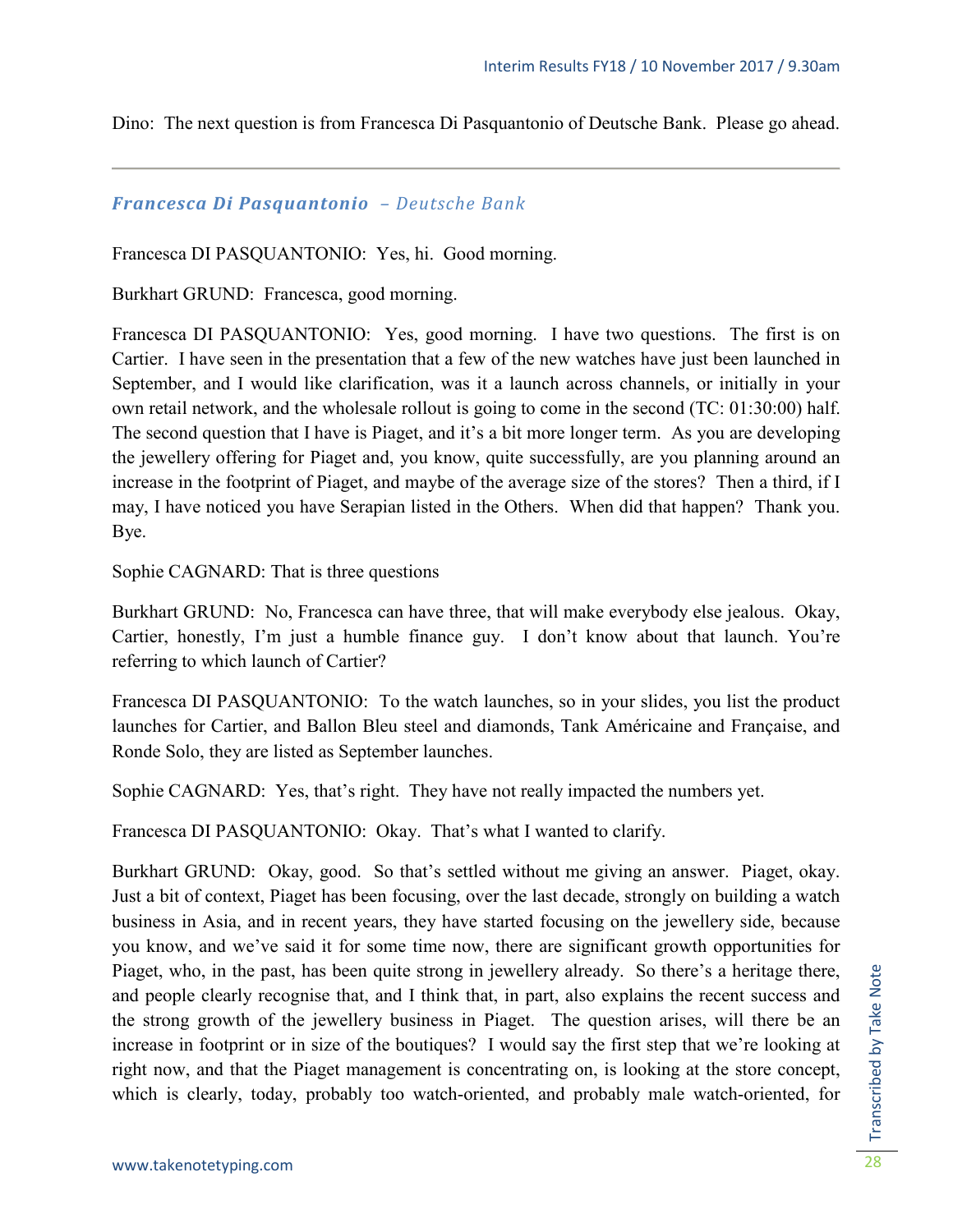being able to display properly the jewellery part, which is naturally more female-driven. So they're focusing on developing or on upgrading that store concept, which will then be, step by step, being rolled out over the next few years. They're also looking at their geographical footprint, to have that a bit more balanced, because today, they're quite focused on Asia.

That's as far as I would go in comments. Doesn't necessarily mean to increase the store size, but we will have to look at that on a boutique-by-boutique, individual basis.

Francesca DI PASQUANTONIO: Okay, thank you.

Burkhart GRUND: Serapian, that has been an acquisition of manufacturing capacity that we've done in the first half of this year. It is not significant. It is not material, and as I said, that's a complementary piece to scale up our leather goods development capacity, so that we can accelerate. We have some brands of the Group who are lining up to join this joint capability that we have built up in Florence, and Serapian, their development capability helps us to do that much quicker. They have their own product range, which they distribute in a few boutiques, mainly concentrated on Italy, and a bit in wholesale, mainly concentrated on Italy as well.

Sophie CAGNARD: What do you think of this, Francesca?

Francesca DI PASQUANTONIO: Sorry?

Sophie CAGNARD: What do you think of Serapian, Francesca?

Francesca DI PASQUANTONIO: No. Yes, I was actually surprised. It's a very nice brand, pretty exclusive, so I was surprised. Thank you.

Sophie CAGNARD: Okay, thank you. Alright, next question, please, and we will conclude afterwards.

Dino: The next question is from Mr Julian Easthope of Barclays. Please go ahead.

#### *Julian Easthope – Barclays Capital*

Julian EASTHOPE: Yes, thank you, and good morning both.

Sophie CAGNARD: Good morning, Julian.

Burkhart GRUND: Good morning.

Julian EASTHOPE: Yes, just two questions on the watch segment, if I may? I think for some time now, your retail watch business has been significantly outperforming the wholesale watch business, and yet if you look at the combined pairing, the watches together, they actually, sort of, match Swiss watch exports. Isn't it just the fact that your retail business, because you sell things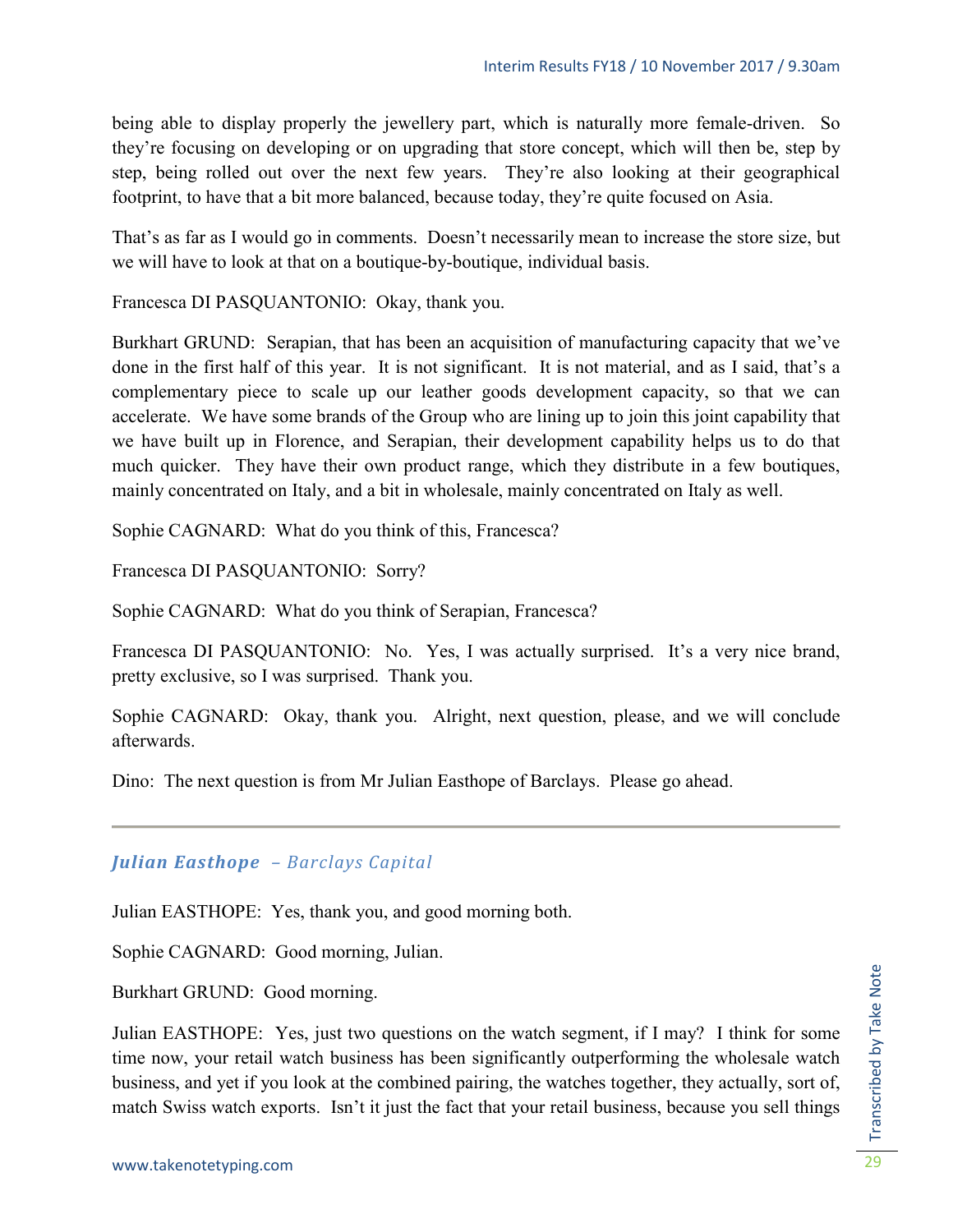better and they look much better in-store, you're just taking market share from the wholesalers, and in that case, that's just going to be a fact of life from this point forward? It's not necessarily destocking, it's just what's happening out there? The second question regards some of the smaller watch companies or the watch retailers that are going under. Are you actually taking stock back from them, or does the stock actually get put into the market, and there's the potential to actually disrupt the market when it goes back in? Is that a big issue, or is it a small issue? Thank you.

Burkhart GRUND: Okay. Well, are we taking market share from watch retailers? That's a difficult question to answer, and probably at the same time, an easy question to answer. I mean, we've been saying that we think the independent watch retailer, as has happened in other segments of the market before, let's say writing instruments or leather distribution, so there's the independent retailer who is slowly exiting the market. You know, in response to that, we have opened, over the last five years, our own retail store network with the Specialist Watchmakers or for the Specialist Watchmakers. Now, what is causing the other? That is difficult to say, obviously. I think there are benefits which go over and above just replacing sales, that we're losing one channel because departments are closing, and that we gain in another channel by running it through our own boutiques, and that is customer proximity, customer understanding. I would say the Specialist Watchmakers are still on a learning curve in that one. So yes, there's probably a shift, but that has more natural causes, because these partners are slowly exiting the market.

That's why, and we've said it before, we don't have a programme where we say we actively close down a great number of independent watch retailers, because we think, for one reason or the other, this is necessary. It is a natural decline, and that will continue for the foreseeable future. Now, you were referring to the mechanics of stock buy-backs. If we look at what we did last year, the intention clearly was, and this is why we executed it, to take excess inventory that was weighing heavily on the balance sheets of our trade partners, to take that out of the market, and to take that out of the market permanently, meaning we buy back, we deconstruct or we destroy, to take that stock permanently off the market. If you buy it back from one partner and you then ship it to another partner, the risk is that you remain with excess inventory in the market, who will find its way into unauthorised distribution channels, where the products, the creations that we have will be discounted, and that will impact brand equity over the long term.

I think we took a brave step there last year, and bought back this inventory and took it permanently out of the market. That is our approach. We cannot comment on what the other competitors in the market are doing or should do.

Julian EASTHOPE: This is specifically, (TC: 01:40:00) if one of your watch retailers goes bankrupt, the stock that they have in stock can actually go on to also disrupt the market. I just wonder whether you buy back that stock?